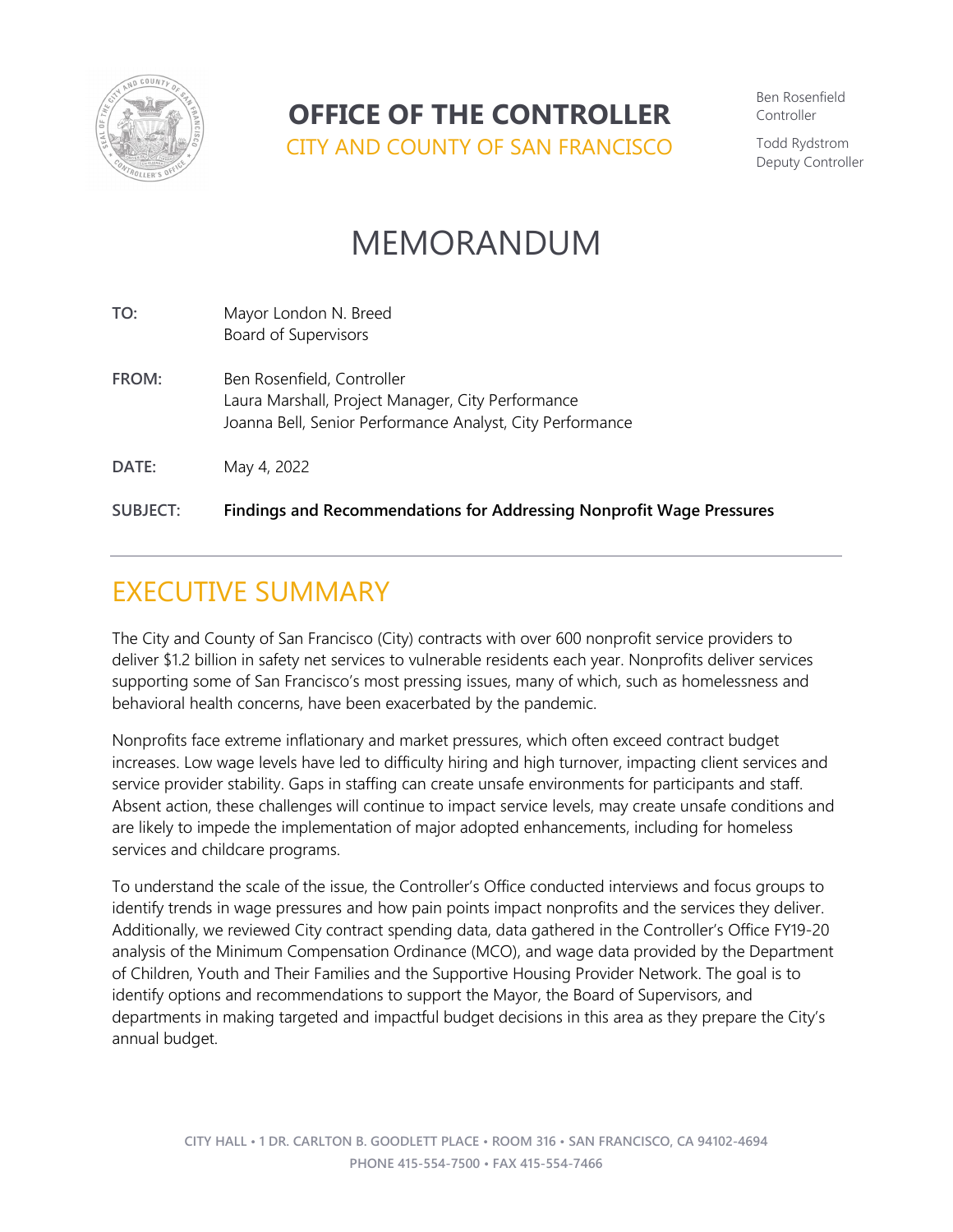## **Summary of Key Findings**

- Nonprofit workers earning the lowest wages often perform difficult front-line services necessary for program operations.
	- o These include front desk clerks, janitors, peer workers, childcare workers, clerical workers, security, and outreach staff, with positions generally earning less than \$20/hr. o Low wages lead to high levels of turnover.
- Below-market wages in mid-level positions lead to difficulty hiring and retaining staff.
	- o This includes case managers, clinical staff, legal staff such as attorneys, finance staff, maintenance workers and property managers. While these positions may earn up to or above \$40/hr, many earn under \$25/hr.
- Interviewed service providers report that many of workers in low-wage and mid-level positions are Black, Indigenous, People of Color (BIPOC), raising concerns about equitable pay.
	- o Providers also report that many staff members have lived experience that provides skill and expertise for this work, raising concerns that this lived experience is undervalued.
- High turnover, inconsistent staffing and difficulty hiring impacts client services, creates safety concerns, and destabilizes organizations.
	- o Hiring and retention issues can lead to delays in turning over housing units for new residents, higher caseloads, decreased client engagement in services, and underdelivering on units of service.
	- o Many departments reported underspending on contracts to deliver services due to contractors struggling to hire. This underspending suggests that services are not being delivered, leaving gaps in the social safety net.
- The City's typical levers for addressing wage pressures may not be sufficient.
	- o The Cost of Doing Business (CODB) allocation is the easiest to implement as an acrossthe-board approach, but is often used to address other inflationary pressures (such as rent increases) rather than wages. Operational challenges often delay roll-out of CODB funds, which can delay wage increases for staff or reimbursement for nonprofits.
	- o The Minimum Compensation Ordinance (MCO) supports the lowest wage workforce but is difficult to implement, and may not adequately address wage issues among higher-skill positions.
	- o Department-specific initiatives can target funding allocations specifically, but are difficult to implement and create parity concerns for the large number of nonprofits funded by multiple departments or by a mix of City and non-City funders.

#### **Recommendations**

The following recommendations are explained in more detail in the body of the memo.

- 1. Wage issues faced by the City's nonprofit contractors are of a magnitude that standard inflationary increases to contracts will not address them. **The City must identify strategies above a standard inflationary CODB**.
- 2. Needed investments are likely to be significant, and it is unlikely that the City can afford to make investments that solve for these wage constraints in a single budget year. **The City should plan for this need as part of a multi-year strategy**.
- 3. The current wage pressures experienced by nonprofit contractors represent a complex array of issues that will require multiple, complementary strategies to address. Some may need to be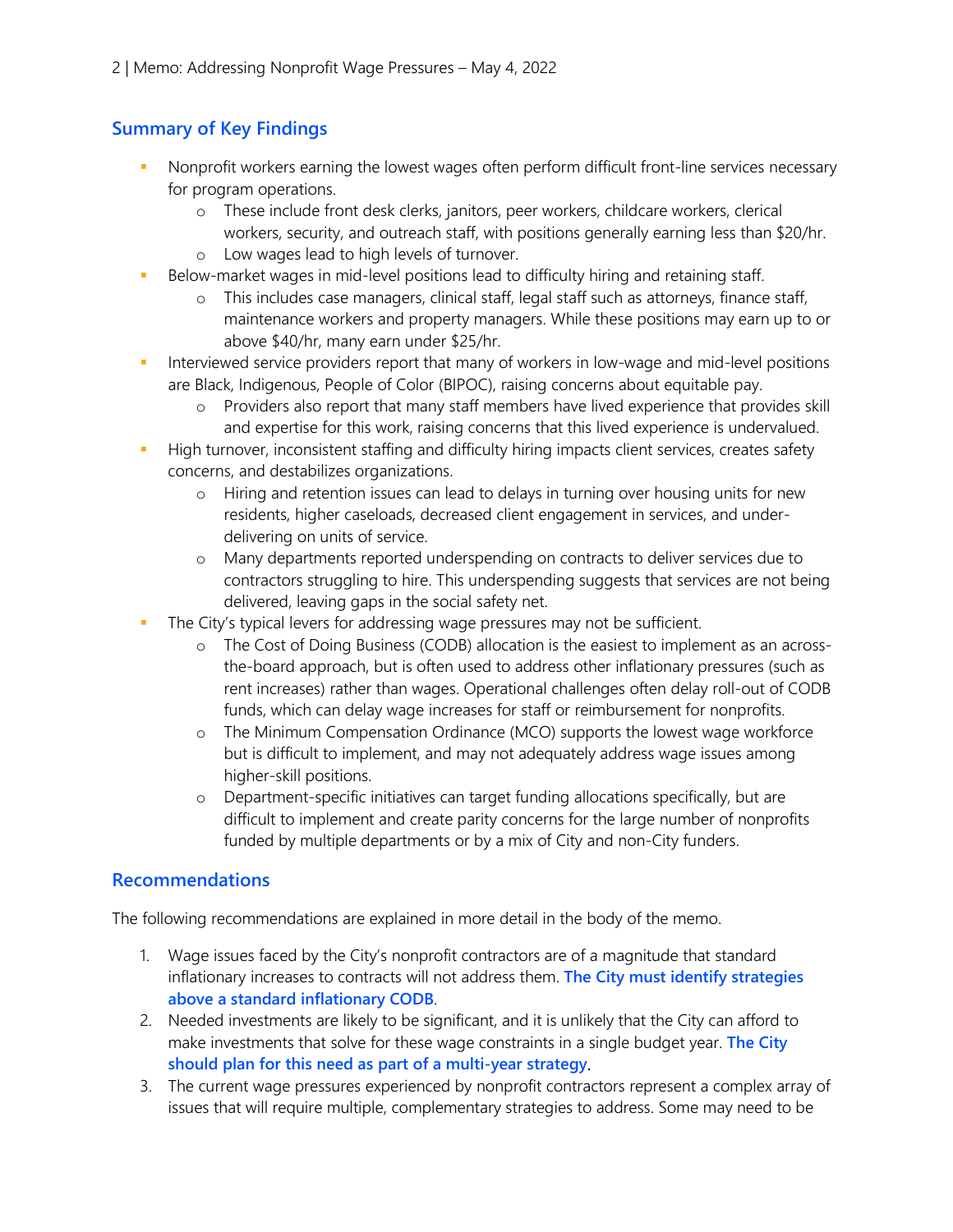implemented over several years. However, to address immediate needs, **the City should develop several short-term options that could be delivered simultaneously in the coming budget**, as described below.

- a. Apply a Cost of Living Adjustment (COLA) above the Cost of Doing Business (CODB) allocation.
- b. Develop specific budget allocations to address wage pressures in key service areas with planned expansion, such as homelessness, mental health, and childcare services.
- 4. **The City should transition from an annual CODB allocation to a process where multi-year contracts include a planned increase (or "embedded escalator") in subsequent years** to ensure nonprofit contractors have stable, planned funding increases to address inflationary pressures in contracts, including for wages.
- 5. **The City should develop a comprehensive plan to address the ongoing wage pressures faced by nonprofit contractors**, and to make structural overhauls where needed to ensure equitable wage levels for City-funded services. The plan should include gathering wage and demographic data from nonprofit contractors and convening City and nonprofit partners to establish policy priorities and initiatives.

## **OVERVIEW**

The City and County of San Francisco (City) contracts with over 600 nonprofit service providers to deliver \$1.2 billion in safety net services to vulnerable residents each year. Nonprofits face extreme inflationary and market pressures and many contract budgets have not kept pace. Low wage levels lead to difficulty hiring and high turnover, which impact client services and the service provider stability.

The Controller's Office has convened a policy group of City grant-making departments and nonprofit providers to discuss issues of nonprofit sustainability. The group identified the need to make immediate investments in nonprofit wages to ensure continuous and safe delivery of essential client services. To understand the scale of the issue, the Controller's Office conducted interviews and focus groups to identify trends in wage pressures and how pain points impact nonprofits and the services they deliver.<sup>[1](#page-2-0)</sup>

The goal of this work is to identify options and recommendations to support the Mayor and Board of Supervisors to make targeted and impactful budget choices on strategies that support nonprofit sustainability.

### **Scale of City Spending on Nonprofit Contracts**

In Fiscal Year 2020-2021 (FY20-21), the City made payments to nonprofit service providers totaling \$1.2 billion. Three departments represented the highest spending levels in FY20-21: Department of Public Health (DPH), Department of Homelessness and Supportive Housing (HSH), and the Human Services Agency (HSA), comprising over 70% of total spending on nonprofit services. The top five departments shown in Figure 1 below were responsible for nearly 90% of total spending on safety net services delivered by nonprofits.

<span id="page-2-0"></span><sup>&</sup>lt;sup>1</sup> See Appendix for more on methodology.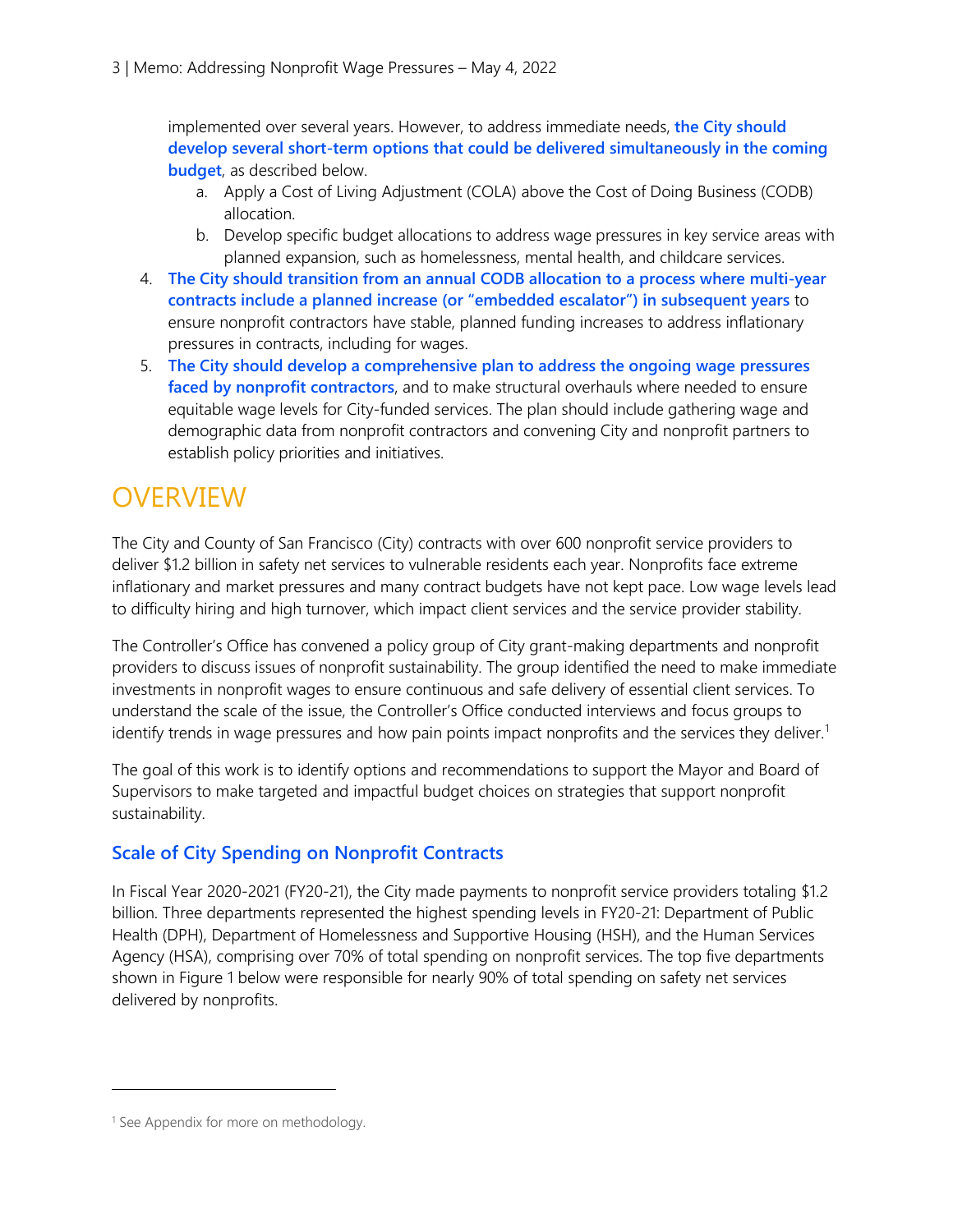While specific data about spending on wages is not available across all contracts, assessing overall spending by service area highlights the scale of the issues, and indicates where targeted approaches may have the most impact.



**Figure 1: Supplier Payments by Department, FY20-21[2](#page-3-0)**

In FY19-20, the Controller's Office conducted an application process related to the City's Minimum Compensation Ordinance (MCO).<sup>[3](#page-3-1)</sup> The process allocated funds across departments and nonprofit contracts for the City's lowest wage workers. While this data is now dated and actual salary levels have changed in the three years since that application process, we can use the FY19-20 MCO analysis<sup>[4](#page-3-2)</sup> to estimate how the low-wage workforce is distributed across departments, per Figure 2.

<span id="page-3-0"></span><sup>&</sup>lt;sup>2</sup> An additional 34 departments are represented in the "All other service areas" category.

<span id="page-3-1"></span><sup>&</sup>lt;sup>3</sup> Learn more about the MCO on the Office of Labor Standards Enforcement website[: https://sfgov.org/olse/minimum](https://sfgov.org/olse/minimum-compensation-ordinance-mco)[compensation-ordinance-mco](https://sfgov.org/olse/minimum-compensation-ordinance-mco)

<span id="page-3-2"></span><sup>4</sup> See the Controller's Office's final memo documenting allocations by department and nonprofit supplier here: <https://sfcontroller.org/sites/default/files/Documents/Auditing/MCO%20Allocation%20Summary%20Memo%20FINAL.pdf>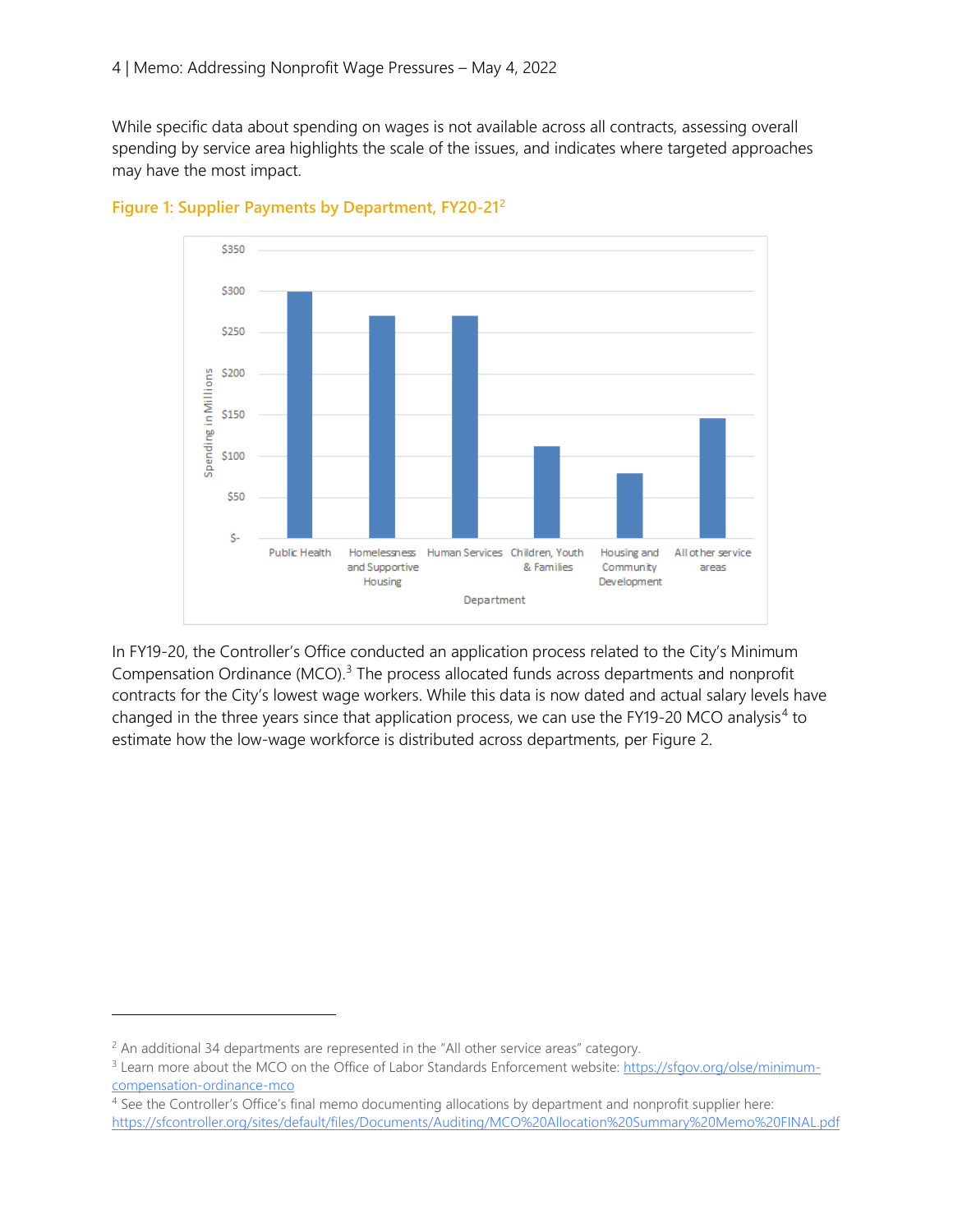

**Figure 2: MCO allocations compared to FY20-21 spending, by department[5](#page-4-0)**

While we do not have data showing the exact amounts of spending on low-wage workers by department, from this data we can reasonably assume that DPH and the Mayor's Office of Housing and Community Development (MOHCD) fund comparatively fewer low-wage workers as a proportion of entire spending, while HSH and the Department of Children, Youth and Their Families (DCYF) fund comparatively more low-wage workers.

The MCO allocation data also shows the total number of full-time equivalent staff (FTEs) impacted by funding allocated for MCO-related wage adjustments in FY19-20. A total of 2,697 FTEs are assumed to have received additional wages through that analysis. Of those FTEs, the breakdown by service area can be seen in Figure 3 below.

<span id="page-4-0"></span><sup>5</sup> In the chart, the "All Other Service Areas" bars include 14 departments in the "percent of MCO allocations" bar and 34 departments in the "percent of FY20-21 spending."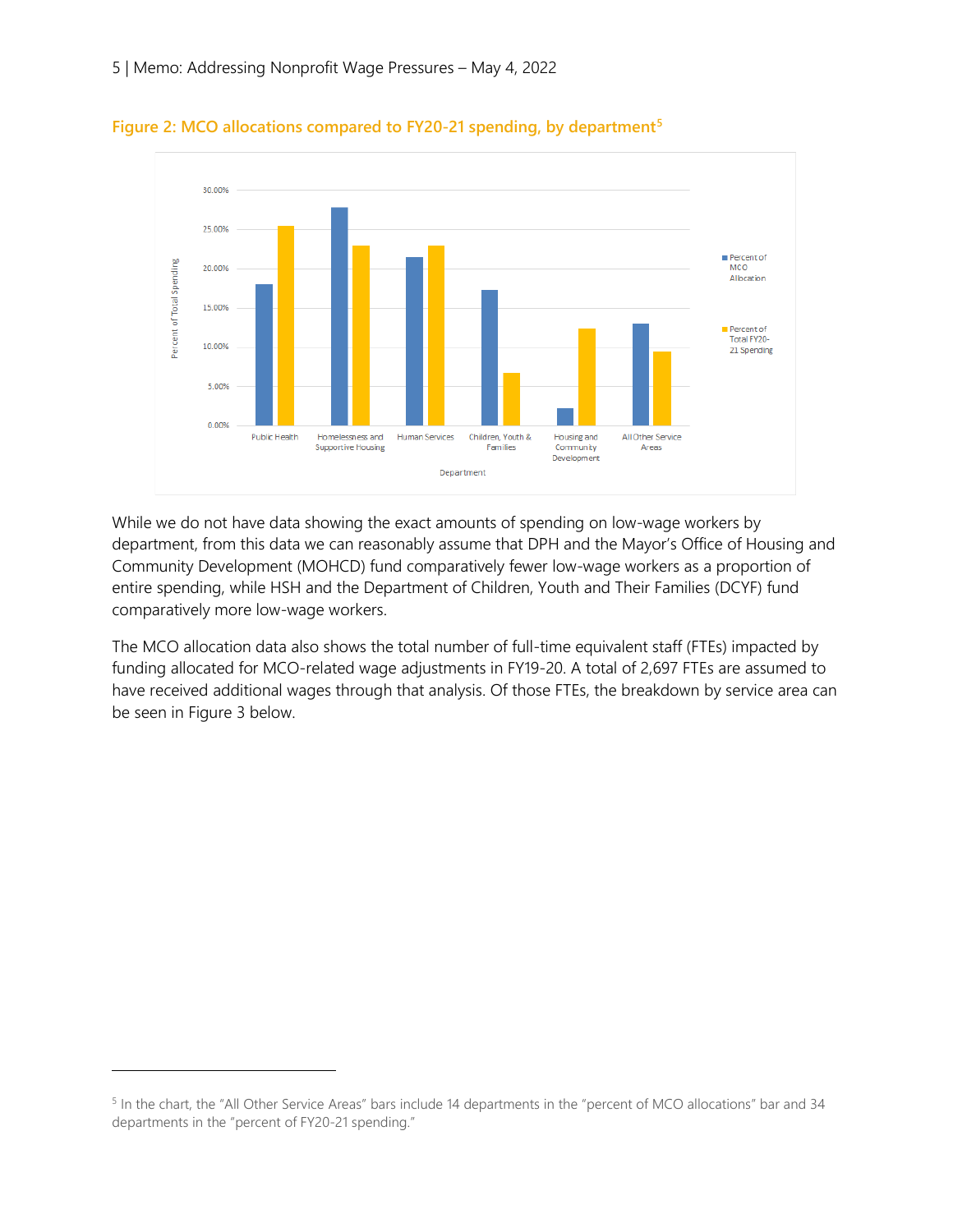

**Figure 3: FTEs impacted by MCO wage adjustments in 2019**[6](#page-5-0)

This data shows the scale of the potential impacts of targeting wage adjustments in specific sectors. The MCO data suggests that HSH has the greatest number of low-wage FTEs who would benefit from future wage adjustments, with almost 800 FTEs assumed to have received MCO-related adjustments in FY19- 20. Additionally, this data makes clear that while low-wage workers make up a large proportion of DCYF's total spending, the overall number of low-wage FTEs funded by DCYF remains lower than DPH, HSA and HSH.

# SUMMARY FINDINGS AND ANALYSIS

All analysis points to the scale of the need: wage pressures are real, they are burdensome, and they are impacting services. The following sections outline key themes and preliminary findings that speak to:

- The scale and impact of the issue, including sectors where wage pressures are most urgent
- **Strategies the City could use to address wage pressures**
- **EXECUTE:** Limitations and constraints to addressing wage pressures
- **Equity considerations related to nonprofit wages**
- **•** Opportunities for further work

## **Assessing the Scale and Impact of the Issue**

#### **Workers earning the lowest wages often perform difficult front-line services.**

Nonprofits and departments identified the following roles and positions as being among the lowest paid workforce, typically earning between \$17.34/hr (current Minimum Compensation Ordinance threshold) and \$20/hr:

<span id="page-5-0"></span><sup>6</sup> "All other service areas" includes the remaining 14 departments that received MCO allocations to distribute to nonprofits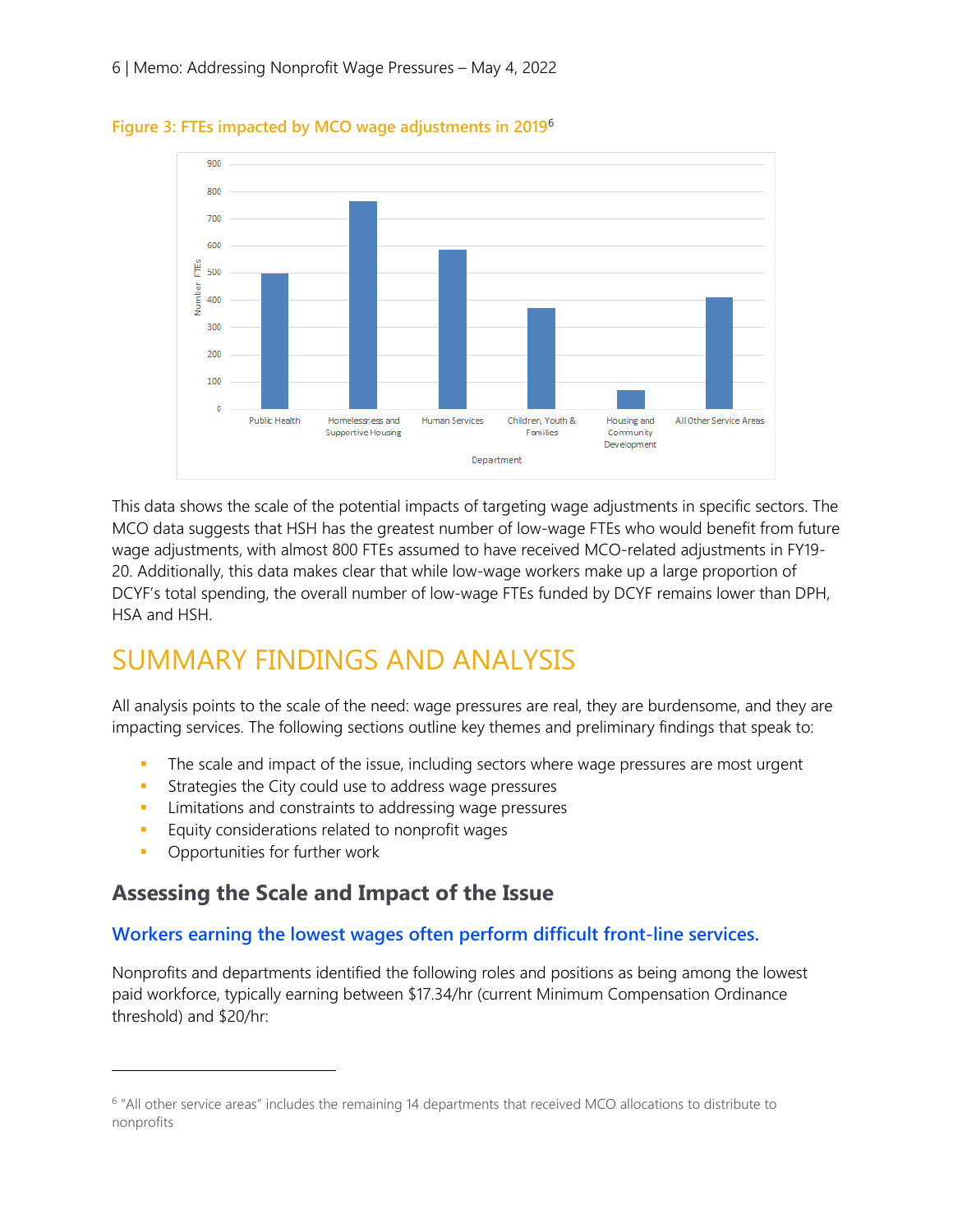- **Ficht desk staff at Permanent Supportive** Housing sites
- **Shelter monitors**
- **Janitors**
- **Peer advocates**
- **Peer health promoters**
- **Residential counselors**
- Engagement counselors
- Childcare workers
- **After school program staff**
- **Cutreach workers**
- **Security**
- **Entry-level clerical workers**
- $\blacksquare$  IHSS home health workers

Many of these positions are entry level, but still require difficult work, such as a desk clerk at a housing site needing to deescalate a client in mental health crisis. This category also includes direct service workers who earn an hourly wage over \$20/hr but work part-time rather than full-time to limit costs. These workers are also providing valuable direct services, but often make less than \$35,000 per year and may not receive benefits.

An analysis of wages across DCYF's contracts for FY21-22 showed that among adult staff (non-youth workers), there were 387 full time equivalent staff (FTEs) earning less than \$25/hr. The positions in this category are primarily direct service providers and support staff. These categories include case managers, clinicians, program assistants, student support advocates, academic specialists, etc.

The Controller's Office interviewed members of the Supportive Housing Provider Network (SHPN), which conducted analysis among members to identify wage levels and hiring and retention issues among property management roles. SHPN reports the following:

- **Front Desk Clerks among surveyed SHPN providers typically have wages between \$16.55/hr and** \$20/hr. The current vacancy rate is 16% but while positions can be hired quickly, providers report frequent turnover in these roles.
- Janitors among surveyed SHPN providers typically have wages between \$16.55/hr and \$20/hr, with a vacancy rate of 27%.

This class of workers is critical to addressing wage challenges in nonprofit contracts for a few reasons:

- Some roles in this category are hard to fill due to low wage levels, but nonprofits report that these roles are essential to their operation.
- Even if some positions are not hard to fill, they still experience substantial turnover. Multiple stakeholders mentioned that once entry level staff receive training, they are likely to switch organizations and roles frequently to move to better-paying work, including within the nonprofit sector.
- **Stakeholders identified that individuals in these roles have a high degree of client contact which** requires specific skills, including lived experience, but this client contact can also lead to significant exposure to trauma in the workplace that can impact performance.
- Stakeholders noted that many workers in these roles either take on second jobs or move out of San Francisco and have long commutes and high travel costs, which also contributes to high turnover.
- Several participants noted that they anecdotally understand that low-wage workers experience episodic homelessness, and are at risk of homelessness even as many work in organizations aimed at addressing this issue.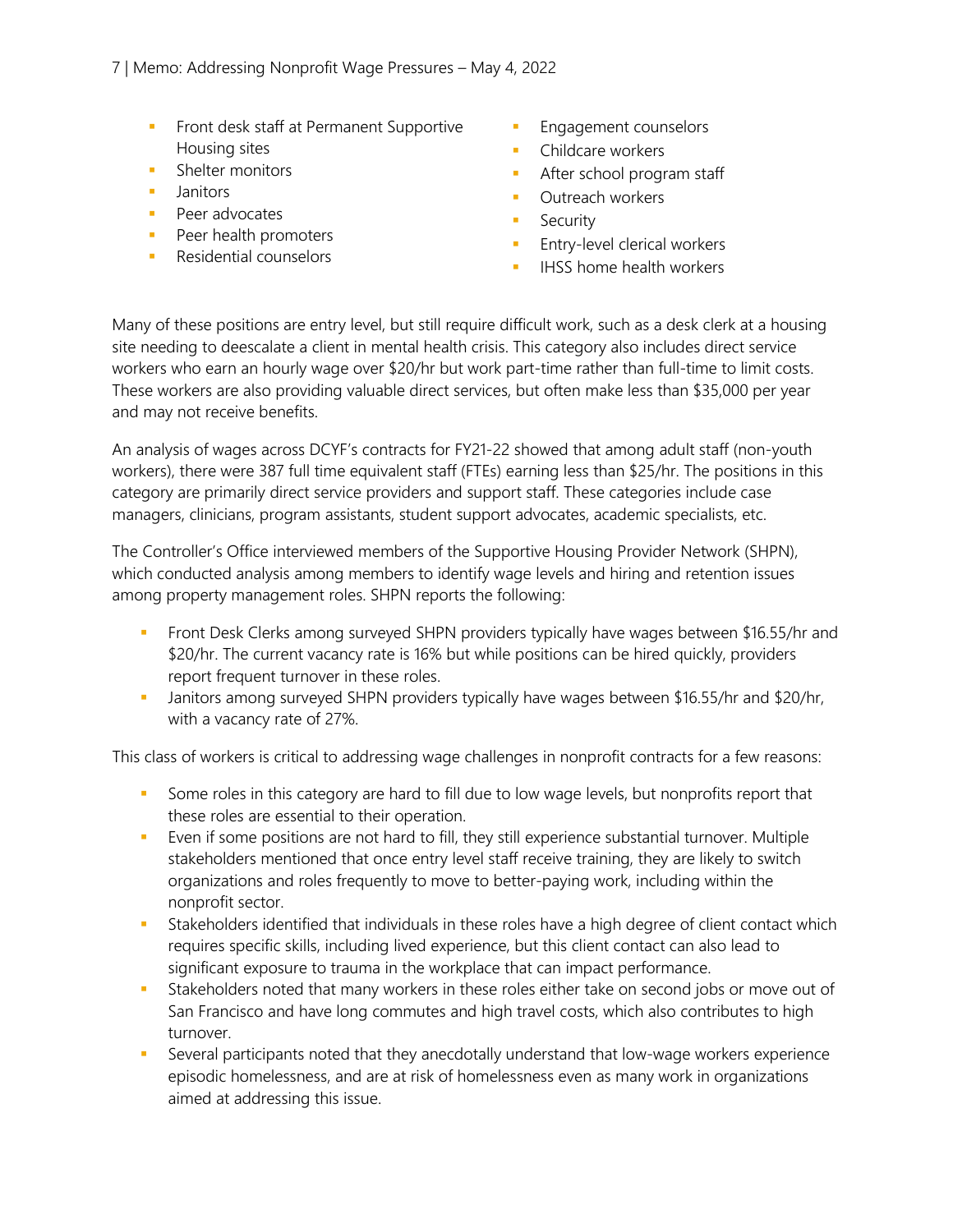#### **Below-market wages in mid-level positions lead to difficulty hiring and retaining staff.**

Nonprofits and departments identified the following types of mid-level positions as being heavily impacted by turnover and difficulty hiring:

- Case managers, with an emphasis on bilingual staff and staff with some training or experience
- **Clinical staff in behavioral health settings**
- **Legal staff, such as attorneys**
- Finance and fundraising staff and backoffice workers
- Other direct service staff, including meal delivery, program coordinators, etc.
- Maintenance workers
- **Property managers**

While not necessarily the lowest wage workers in an organization, nonprofits identified that many workers in these mid-level roles are earning less than \$25/hr, as seen in Figure 4.

#### **Figure 4. Lowest Wage and Highest-Turnover Positions by Wage Category, from March 9, 2022 Nonprofit Focus Group[7](#page-7-0)**



For example, this fiscal year, housing providers participated in a study by the Corporation on Supportive Housing on services in supportive housing programs, and this work included a survey among participants about wage levels for case management staff. The study found that current salaries started in the "high teens" per hour, particularly among smaller organizations, and rose to \$33/hr for case managers at larger organizations or government-affiliated groups. Just over half of the respondents reported salaries for case managers below \$25/hr.

<span id="page-7-0"></span><sup>&</sup>lt;sup>7</sup> See Methodology section for more details on focus group. Bold colors reflect lowest wage positions. Light colors reflect hardest to fill positions. Green represents general social services; pink represents youth-serving organizations; blue represents homelessness/housing/shelter services; yellow represents behavioral heath treatment and/or clinical services.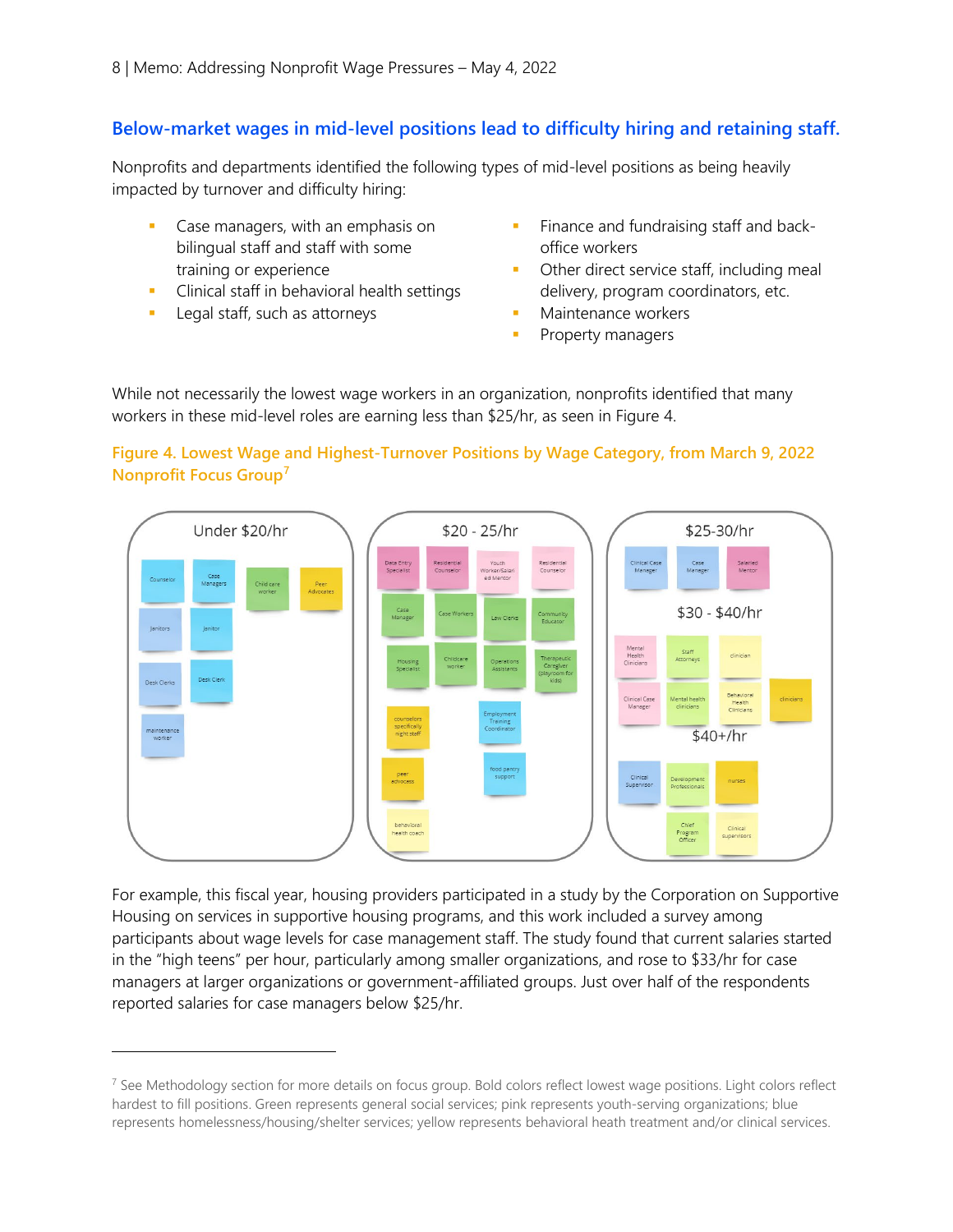Additionally, the SHPN survey of property management roles found that, among surveyed SHPN providers, current wages for maintenance workers have a range of \$17.34/hr through \$35.60/hr, with the large range in salaries due to specialized technical skills. These roles have a 19% vacancy rate. Property managers have a salary range of \$26/hr through \$42/hr and an 11% vacancy rate among surveyed members.

#### **High turnover and difficulty hiring impacts client services and destabilizes organizations.**

High turnover and high vacancy rates make it difficult for providers to meet City contracted service levels. It also results in underspending on contracts which can have negative financial implications for the organization.

During interviews, stakeholders shared many examples of the negative impacts, including:

- One nonprofit respondent reported a 90-day delay in launching a new program due to hiring constraints, while another reported having to restructure contracts to reduce the number of staff overall and redistribute salaries to existing positions to ensure retention of those staff.
- Vacancies mean staff must take on large and burdensome caseloads, e.g., a property manager overseeing multiple buildings, or case managers having double the caseload. According to multiple respondents, vacancy-related workload issues lead to burnout among remaining staff and contributes to additional turnover.
- **SHPN** reported that vacancies among property management roles at housing sites such as janitors, maintenance staff and site managers lead to delays in turning over vacant units, which impacts their ability to meet City housing goals.
- The recruitment and training to bring entry-level workers up to speed is a cost and time burden on nonprofits that compounds if those workers leave their positions after a short period of time.
- Many departments reported underspending on contracts to deliver services due to contractors struggling to hire. This underspending suggests that services are not being delivered, leaving gaps in the social safety net.
- **According to one housing provider, desk clerks or case managers who do not have** relationships with clients or adequate training can create high-risk environments, as they may not have the training or experience needed to deescalate violence or a client in crisis. According to the provider, this can lead to an overreliance by staff on 911, police, or other emergency services.
- Nonprofits report client engagement with services decreases when there is high turnover; clients report not wanting to build relationships with staff who may leave after a few months. One nonprofit housing provider reported a 40% annual turnover rate, leading to a longstanding client having up to 10 different case managers during their stay.

These challenges also highlight a key point that several department representatives mentioned: the conversation of raising nonprofit wages is often confounded by the assumption that raising wages means that fewer programs and positions will be funded and lead to more limited services and fewer clients served. Department stakeholders were clear that that this is not true: services are not currently being delivered at the anticipated rates because of job vacancies. If raising wages leads to higher job occupancy rates, then the quality *and* quantity of services may actually increase.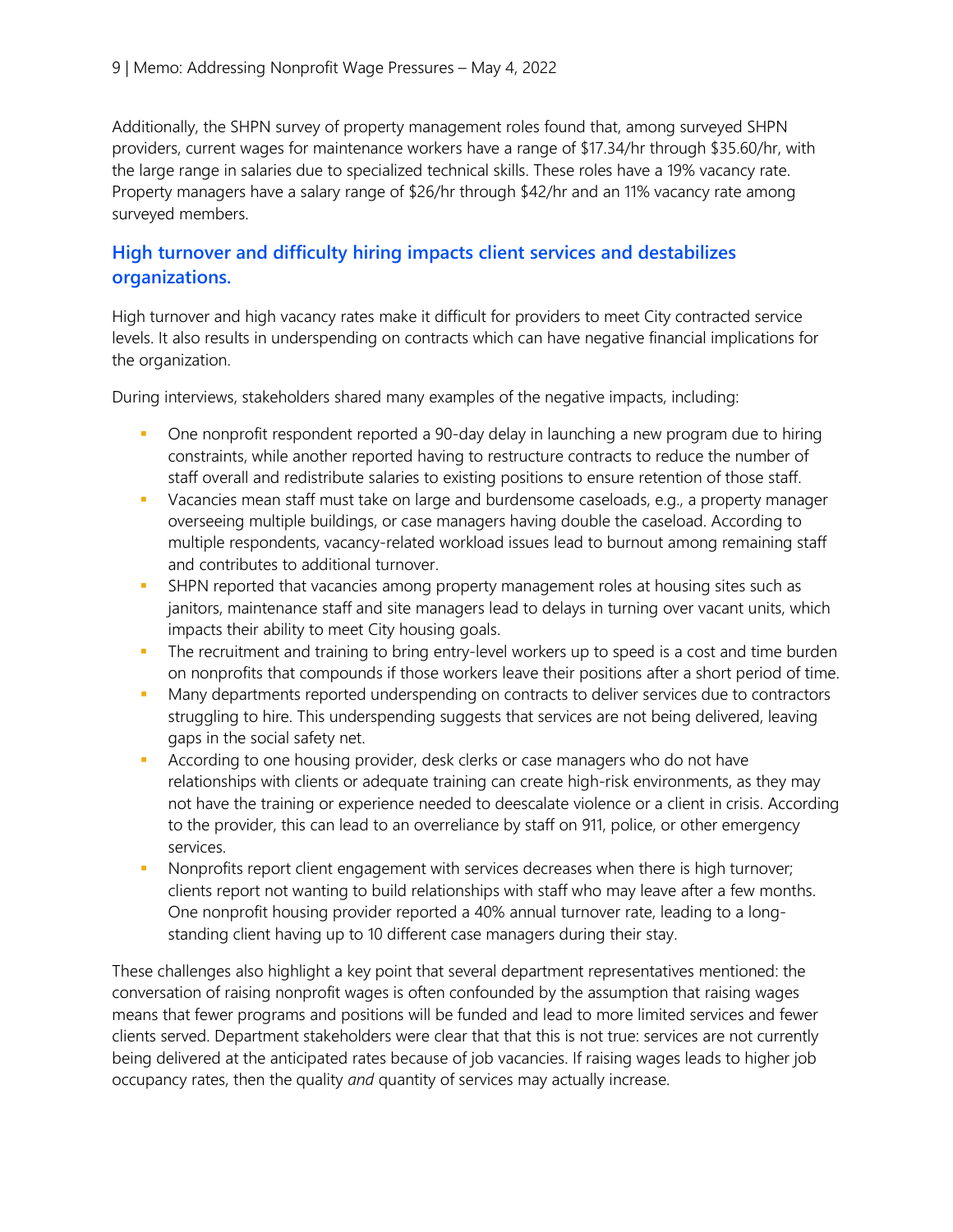#### **Nonprofits struggle to match wages with government and private sector jobs.**

Department and nonprofit stakeholders mentioned competition with City and private sector wages as a key factor in high turnover and high vacancy.

- **Government**
	- o For example, a City Health Worker II, which may be comparable to an entry-level case manager role in many nonprofits (no minimum education; 1 year of prior experience), has a starting salary of \$30.29/hr, and can expect regular wage increases each year. Most nonprofits interviewed reported entry level case managers in their organizations earning less than \$25/hr, and many less than \$20/hr. Additionally, providers report that some roles may have higher education requirements than those for City Health Workers.
	- o Some stakeholders mentioned that entry level staff will work at a nonprofit to gain the experience needed to qualify for a City role, and this leads to a feeling of "competition" with City programs.
	- o Some service providers said they used to be able to compete with City jobs by offering increased flexibility and benefits like vacation time. However, with the current high vacancy rates these levels of flexibility are no longer feasible.
- **Private Sector**
	- o The for-profit Minimum Compensation Ordinance (MCO) threshold is currently \$18.55/hr, and slated to increase to \$19.15/hr on July 1, 2022, as compared to the nonprofit MCO threshold, which is currently \$17.34/hr.
	- o Retail and customer service positions are also now being posted at up to \$24/hr for entry level work that is in many cases less demanding than the direct service work required of nonprofit workers. Many service providers now feel they are now competing with these jobs for workers.
	- o According to nonprofit interviewees, while this has always been a problem across the sector, the COVID pandemic has made working in direct service roles less appealing to potential hires. Retail and customer service positions in for-profit companies are often seen as less difficult and less taxing than direct service work for the same wage.

The Census Bureau reports on Quarterly Workforce Indicators, $8$  including monthly earnings and annual growth in earnings among "stable" employees, those who worked a full quarter. Nonprofits are generally classified within the "Social Assistance" sector. According to the most recent trend data available for San Francisco (first quarter [Q1] of 2019 through Q2 of 2021), monthly stable earnings for the Social Assistance positions was \$2,310. This is the lowest reported monthly stable earnings among the 61 sectors included in the report,<sup>[9](#page-9-1)</sup> and well below the median reported monthly stable earnings of \$6,762. This sector saw a 7% annual growth in stable earnings over the two-year period, which is aligned to the median of 8% across all sectors.<sup>10</sup>

<span id="page-9-0"></span><sup>8</sup> <https://www.census.gov/data/developers/data-sets/qwi.html>

<span id="page-9-1"></span><sup>&</sup>lt;sup>9</sup> The list includes every industry with at least 500 employees in the city of San Francisco.

<span id="page-9-2"></span> $10$  Among the 61 sectors listed, 13 saw an annual decline in stable earnings. The average annual growth in stable earnings was 17%.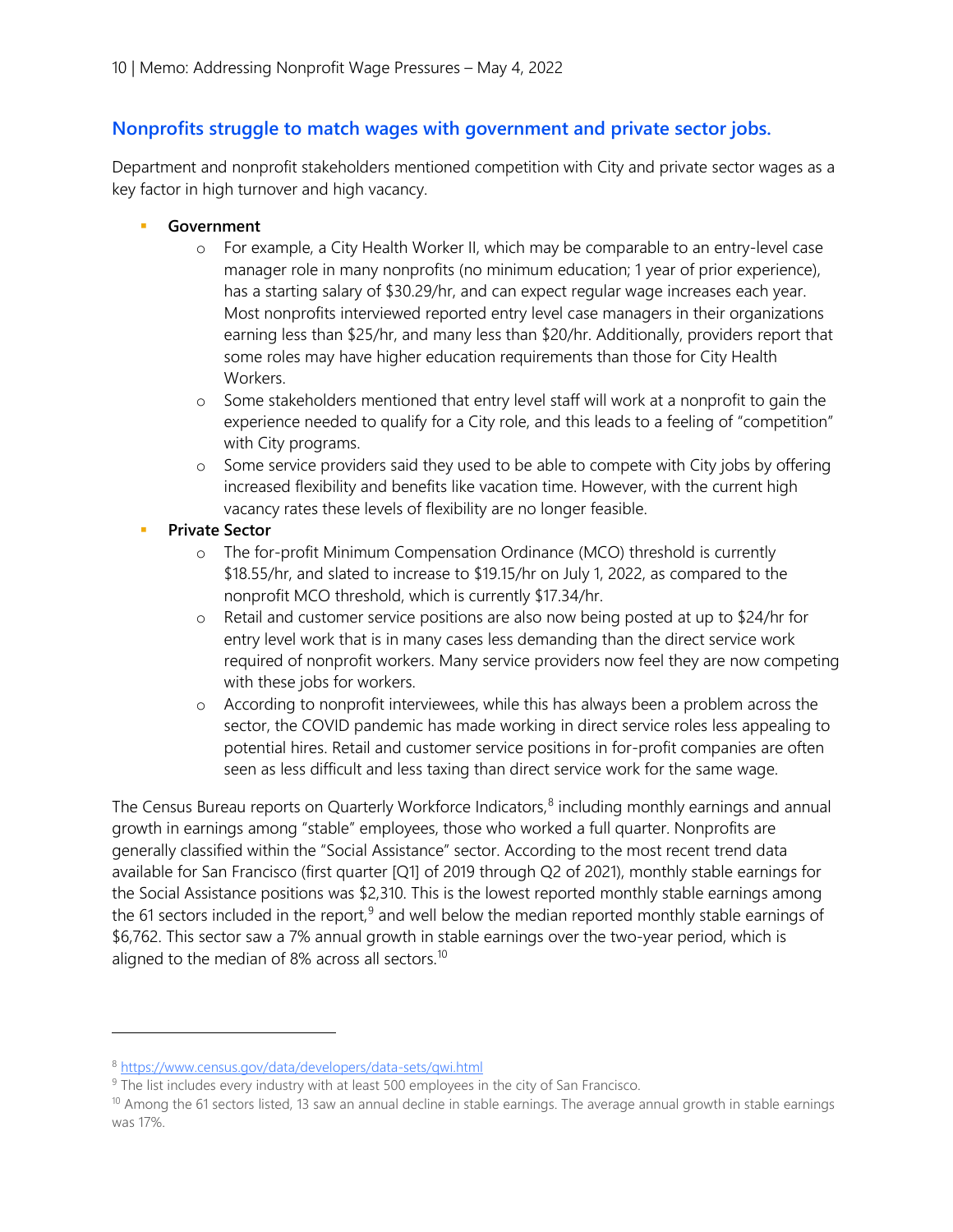There are 13 sectors listed with 2019 stable monthly earnings of less than \$4,000 (approximately comparable to a \$25/hr job). These include Food Service and Drinking Places, Gasoline Stations, General Merchandise Stores, Clothing and Clothing Accessories Stores and Miscellaneous Store Retailers, among others. The average annual growth in stable earnings across these lowest-wage sectors was 14% between 2019 and 2021, with three sectors seeing a decrease and others seeing increases in wages up to 57% (Food Manufacturing). See Figure 5 for an excerpt, and the Appendix for the complete list of sectors.

| Sector                                                               | 2019Q1 stable<br>monthly earnings | Annual growth in<br>stable earnings,<br>2019Q1 - 2021Q1 |
|----------------------------------------------------------------------|-----------------------------------|---------------------------------------------------------|
| <b>Social Assistance</b>                                             | \$2,310                           | 7%                                                      |
| <b>Food Services and Drinking Places</b>                             | \$2,765                           | $-4%$                                                   |
| <b>Gasoline Stations</b>                                             | \$2,768                           | 30%                                                     |
| Sporting Goods, Hobby, Musical Instrument, and<br><b>Book Stores</b> | \$2,902                           | 18%                                                     |
| Food and Beverage Stores                                             | \$2,983                           | 37%                                                     |
| Amusement, Gambling, and Recreation Industries                       | \$3,030                           | 4%                                                      |
| Private Households                                                   | \$3,035                           | 17%                                                     |
| Personal and Laundry Services                                        | \$3,077                           | 3%                                                      |
| <b>Apparel Manufacturing</b>                                         | \$3,207                           | 19%                                                     |
| <b>Miscellaneous Store Retailers</b>                                 | \$3,563                           | 8%                                                      |
| <b>General Merchandise Stores</b>                                    | \$3,747                           | $-4%$                                                   |
| <b>Food Manufacturing</b>                                            | \$3,775                           | 57%                                                     |
| <b>Clothing and Clothing Accessories Stores</b>                      | \$3,902                           | $-13%$                                                  |

#### **Figure 5. Excerpted list of monthly stable earnings by sector in San Francisco**

This data indicates two key findings:

- Nonprofit workers are among the lowest paid workforce in San Francisco.
- **Some other low wage sectors have seen significant wage growth recently, creating a further** competitive disadvantage for nonprofits seeking to recruit and retain employees, particularly entry level staff.

### **Strategies to Address Wage Pressures**

#### **There is significant complexity within the nonprofit sector. The City's typical policy levers may not be sufficient.**

When asked about pain points related to nonprofit wages, responses from all nonprofit and department representatives varied widely, showing that while there is alignment on certain themes, a single approach is unlikely to effectively address wage challenges for all organizations. A traditional acrossthe-board approach does not have enough nuance to truly address the pain points, while an approach that uses department-specific interventions has its own drawbacks.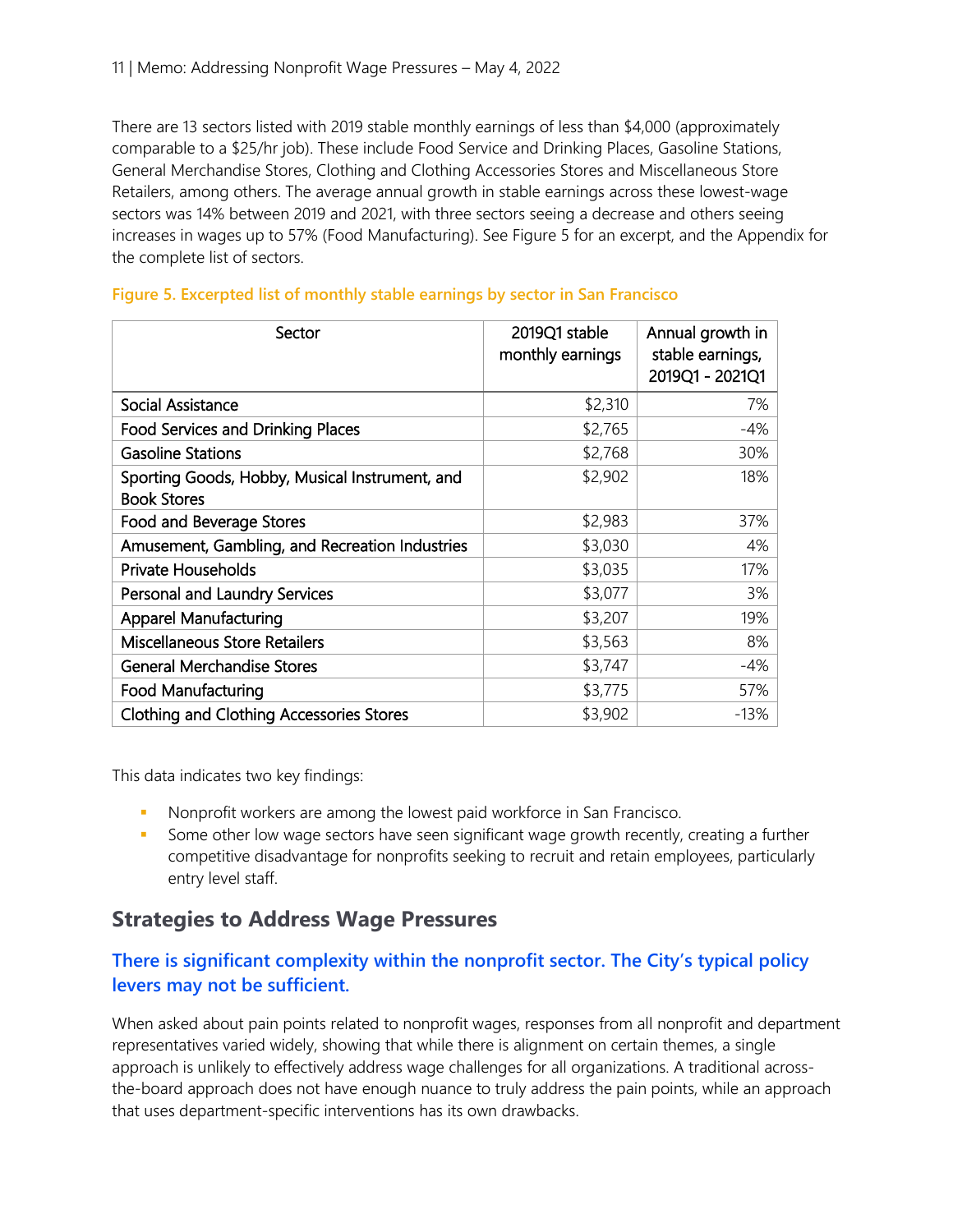The City typically uses an array of levers when attempting to address inflationary pressures on contracts:

- Minimum Compensation Ordinance (MCO) allocations to address lowest-wage workers
- **Cost of Doing Business (CODB)** allocations to address general inflationary pressures, including wages
- **-** Department-specific wage initiatives to target wage increases using knowledge of specific pain points within their contract portfolios

Each of these levers has benefits and challenges, addressed in the subsections below. While the City may need to employ all these options in the coming year, new strategies are also needed to effectively target the current wage pressures faced by the nonprofit sector.

#### **The MCO can target increases toward the lowest wage workers, but issues of wage compaction and parity persist.**

The MCO is designed to target wage increases toward the lowest-wage workers in an organization. The City's FY19-20 MCO allocations included funding for "direct costs" of the MCO, meaning the cost to bring workers below the MCO wage up to the threshold, as well as "compaction costs" for workers already at or just above the MCO wage. The FY19-20 MCO analysis considered compaction for workers earning up to \$22/hr, a policy choice based on the amount of funding available.

- **Benefits of the MCO:**
	- o According to several sources, raising wages among these lowest wage positions across the sector is the clearest way to apply an equity lens to the wage pressures faced by nonprofits.
	- o The annual amount needed to fund "direct costs" is relatively low across the City's nonprofit portfolio (the Controller's Office estimated direct costs to total \$1.4 million for FY21-22[11](#page-11-0)), though this amount accounts for a marginal increase in wages across the sector. However, the degree of compaction funded (e.g., up to what wage level) is a policy choice for the Mayor and the Board of Supervisors. As such, if there is a specific policy priority to raise the lowest wages (e.g., those under \$20/hr or under \$25/hr), the compaction component of the MCO could serve as a vehicle for allocating funds for this purpose.
- **Challenges:**
	- o The MCO data from 2019 is three years old, and new data collection would delay allocation of funds that are urgently needed. Interviewees noted that some nonprofits with low-wage workforces did not apply in 2019 despite being eligible, meaning using old allocation methods continues to exclude those grantees.
	- o The MCO wage threshold applies to all contractors receiving \$50,000 or more from the City regardless of the City's funding source, but federal and state sources may not adequately address the direct and compaction costs associated with this local ordinance, leaving the General Fund or other local sources to cover all costs for these programs.

<span id="page-11-0"></span><sup>11</sup> <https://openbook.sfgov.org/webreports/details3.aspx?id=2931>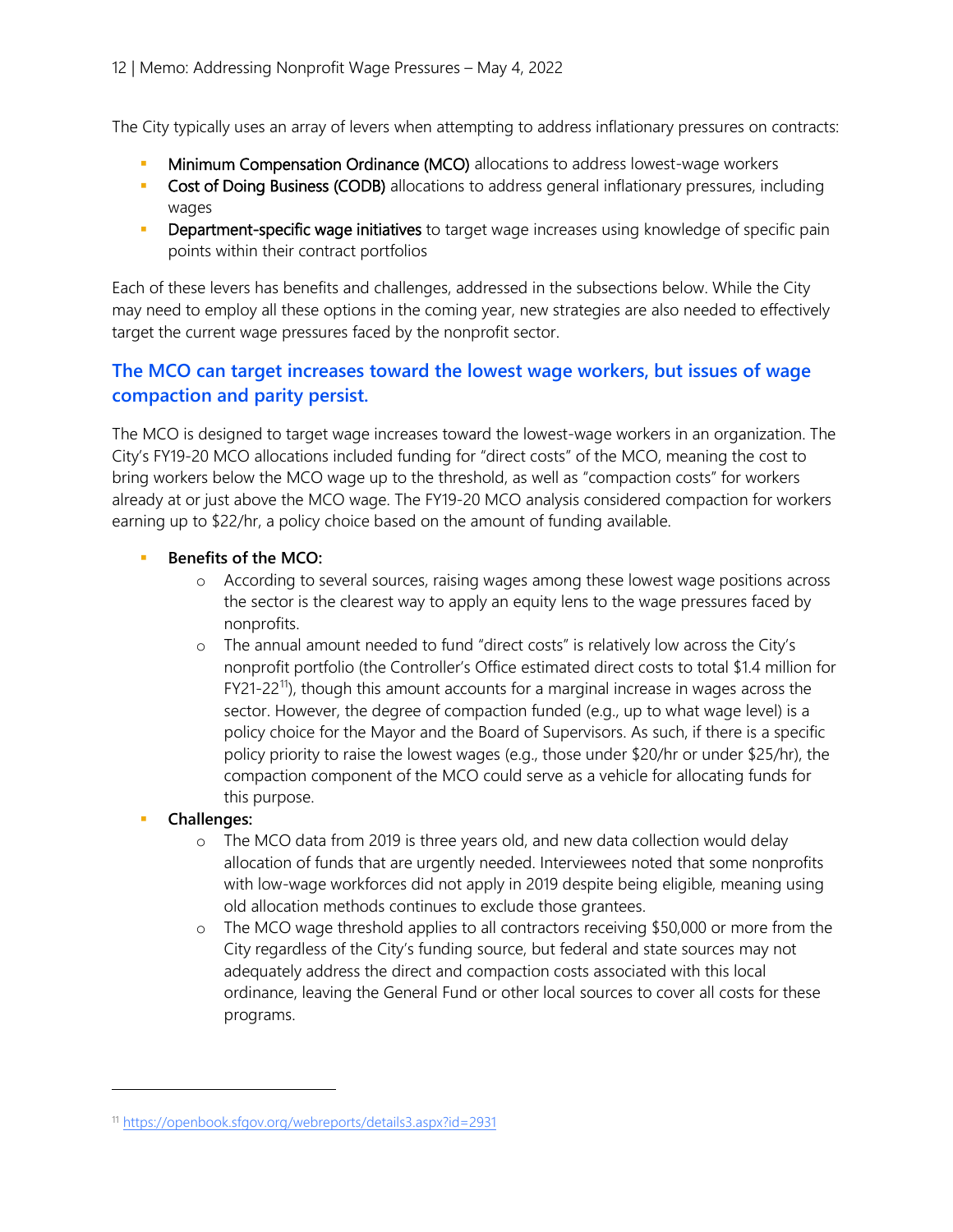- $\circ$  Setting a "compaction level" (e.g., up to \$22/hr) may limit nonprofits from using an MCO allocation where they are having the most difficulty, such as among more senior or specialized workers earning \$30/hr or more.
- o Though the MCO in intended to create uniformity in minimum wages across the sector, interviewees identified that departments may not always implement it in the same way, creating variance in funding for similar or shared positions.

#### **The Cost of Doing Business (CODB) allocation may not be sufficient to address all inflationary pressures nonprofits face and is used for more than just wages.**

The CODB is typically applied as a percentage of each contract's General Fund budget, and historically has been set annually through the City's budget process to address various inflationary pressures, including wages, within nonprofit contracts.

- **Benefits:** 
	- o Both nonprofit and department interviewees noted that the CODB is the "easiest" and most flexible solution to supporting nonprofits adjust their costs as it can be universally applied.
	- o The CODB can also support other inflationary pressures, such as increases in rent, insurance or other costs. While many nonprofits choose to apply the CODB to salaries, it allows flexibility for nonprofits to apply the increase where it is needed most.
	- o The CODB is not limited to lowest-wage employees, meaning it can be used to support wages for more senior or specialized workers earning \$30/hr or more.
	- o The amount of the CODB is a policy choice for the Mayor and the Board of Supervisors established through the City's annual budget, and so can be adjusted to address the present issues.
- **Challenges:** 
	- o Some of the stakeholders interviewed noted that nonprofits must make difficult choices with limited revenue, and may not always apply the CODB to wages, even if low wages are impacting service delivery. A more directive approach to allocations (such as employing a "cost of living adjustment" directed toward wages) may be needed if the City wants to make a specific investment toward increasing wage levels.
	- o Across the board adjustments across the entire nonprofit sector would not target limited funds to specific issues in particular agencies or service areas that are most acute.
	- o The CODB is calculated as a percentage of General Fund contract values, and so additional funding is needed to support blended contracts that heavily rely on non-General Fund sources to ensure parity.
	- o While the CODB has broad across-the-board reach, the need to spread funds across the \$1 billion nonprofit portfolio means that the increase is ultimately spread too thin to be truly impactful, according to many of the interviewed stakeholders.

In addition to the challenges associated with using the CODB to address wage pressures, City and nonprofit stakeholders shared operational constraints associated with CODB allocations.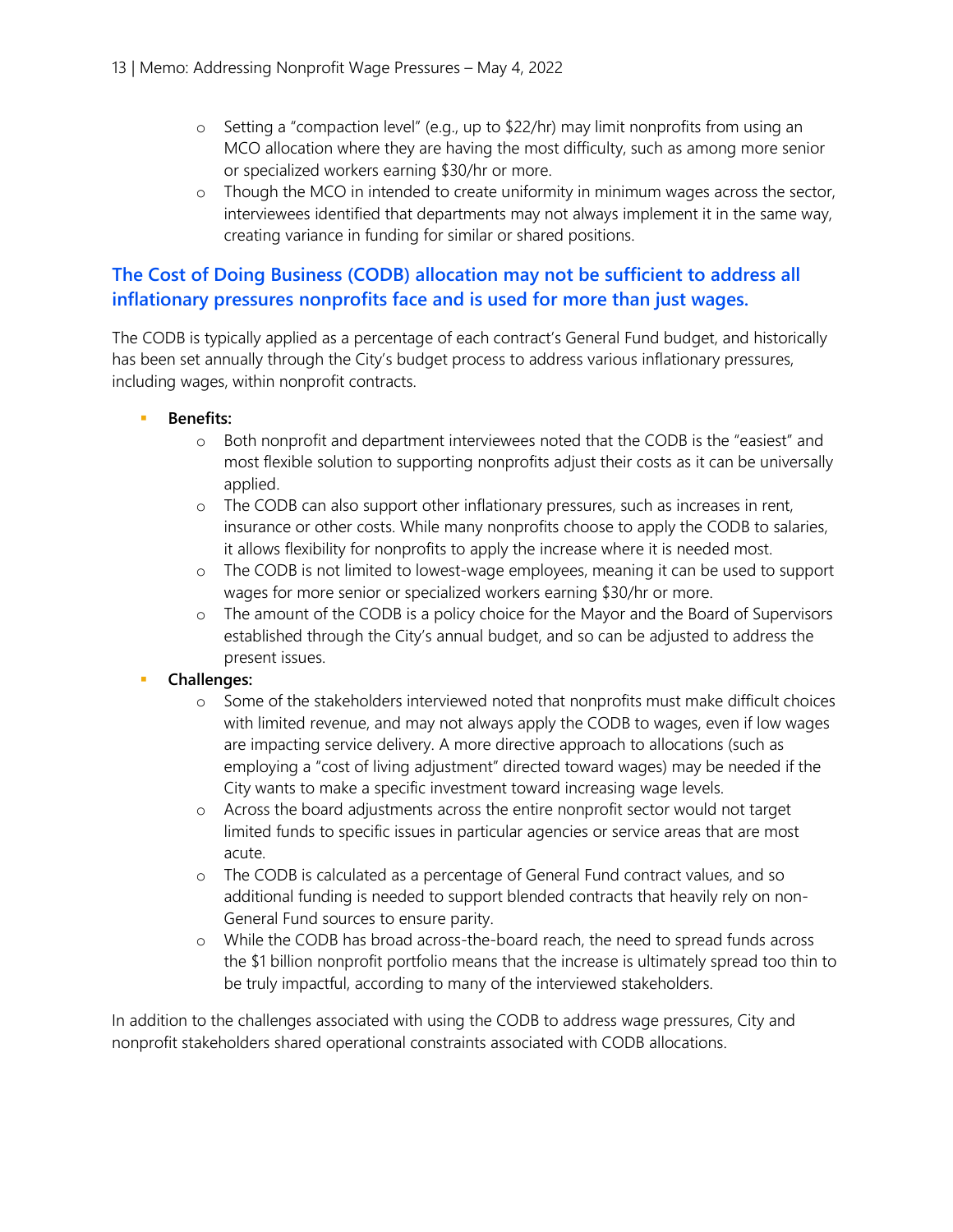- By the time the CODB is approved in the City's budget (August), many nonprofits have already planned budgets for the fiscal year. Annual variance in the CODB amount makes it difficult to plan ahead for salary increases for staff.
- The current process of annual allocations creates an administrative burden, as each contract budget must be modified and approved with the new amount, which can take months to finalize.
- Nonprofits typically do not have the ability to invoice for CODB funding until the contract has been modified, which can be months into the fiscal year. These contracting processes may require nonprofits to expend funds with reimbursement delayed for several months or delay expending funds (e.g., delay wage increases for employees).

#### **Department-specific wage initiatives can directly address pain points, but may cause issues when nonprofits are funded by multiple departments.**

In general, feedback from nonprofit and department staff interviewed for this analysis spoke to the need for flexible approaches that allows departments to use their knowledge of their grantee portfolios to allocate funds where there is the greatest need, while also giving nonprofit providers flexibility to fix the wage problems they are seeing in their organizations without significant restrictions or predetermination about where wage-related funds should be applied. Department staff interviewed for this analysis shared two types of department-specific wage initiatives:

- **Specialized Programming:** Departments may have a key role in funding a highly specialized service, and discussions and decisions about addressing wages may be best offered by the department itself rather than Citywide. For example:
	- o The Human Services Agency (HSA) operates two large contracts related to In-Home Supportive Services (IHSS), including a contract with the IHSS Public Authority funding approximately 20,000 independent providers, as well as one with Homebridge funding approximately \$30 million in services. These are highly specialized programs with complex labor negotiations typically managed in consultation with HSA executives.
- **Establishing Specific Funding Criteria:** Departments may have conducted contract reviews and developed internal policy priorities for enhanced funding levels, e.g., to better fund services that are critical to fulfilling a department's mission. For example:
	- o HSH previously engaged the Controller's Office to analyze shelter contract funding models, and as a result of the analysis, allocated additional funding to specific shelter operators to raise wages to be more in line with other shelter programs.

Each department negotiates with providers on wages, including through multi-year procurements, and these are also times when departments may engage with individual nonprofits on wage increases. Department-specific initiatives may mean that nonprofits receive differing amounts of support, and some may not receive an increase if they do not meet the criteria.

- **Benefits:** 
	- o Nonprofit and department stakeholders noted that each agency has unique concerns and needs and more nuanced strategies at the department and nonprofit level (rather than across-the-board) are better suited to addressing these needs.
	- o Department staff that manage contracts report that they have the best idea where the pain points are greatest among their portfolios.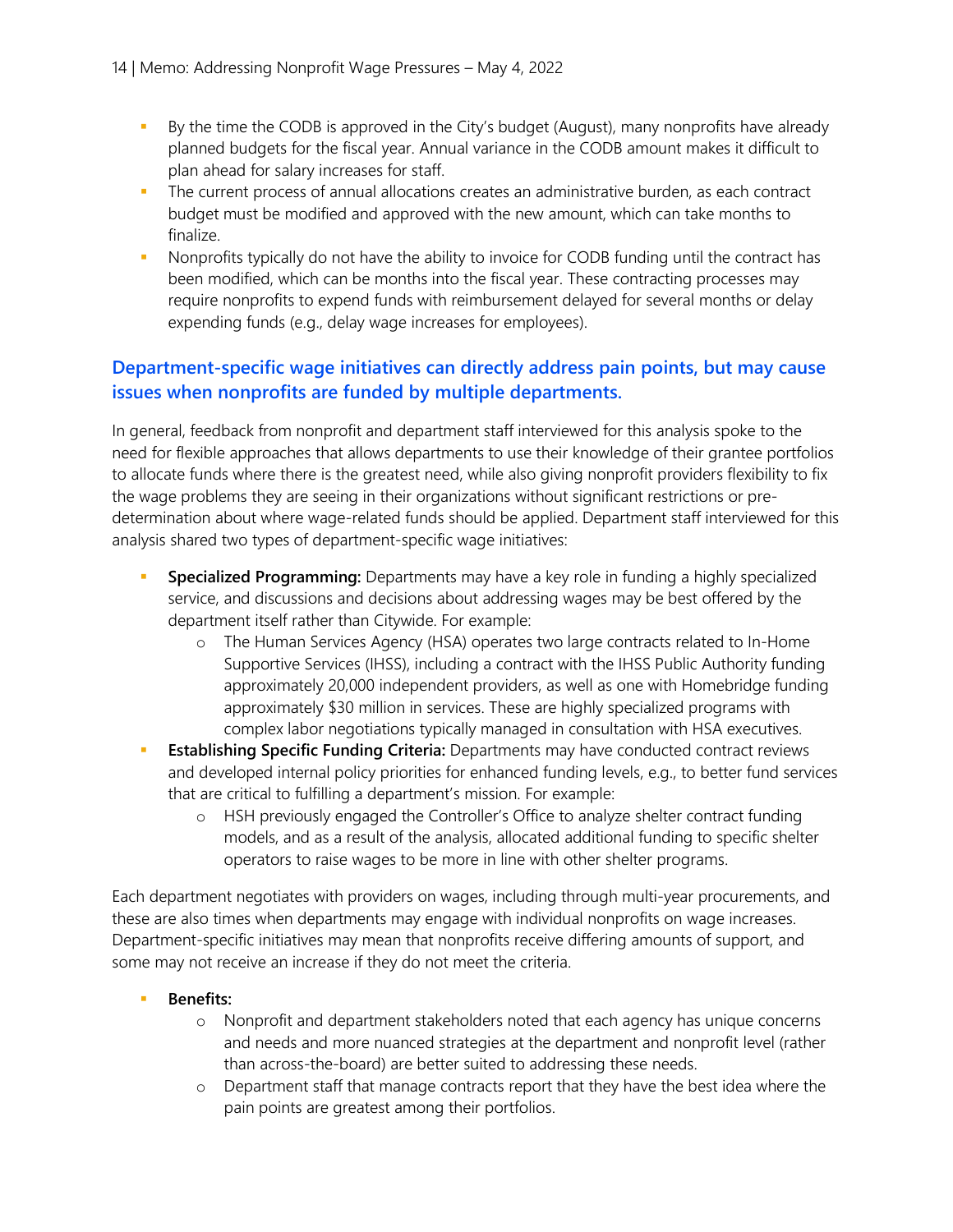#### **Challenges:**

- o In FY20-21, 296 nonprofit suppliers (47% of all nonprofit suppliers) received funding from more than one department, often for similar services. Department-specific initiatives mean a portion of the City-funded workers may receive a pay increase, while other City-funded workers may not.
	- For example, in FY20-21, HSH offered an incentive payment for front-line workers across several of its programs. According to both HSH and several nonprofits, these funds were difficult for nonprofits to deploy to staff since only HSH provided the funding. In one case, a nonprofit used its reserves to pay for incentives for staff in similar roles funded by other City departments (e.g., HSA), while in another case, a nonprofit shared that they were unable to provide the incentive to staff due to the parity issues they faced.
- o Department-specific initiatives require research and individualized negotiations with nonprofits. This adds burden to both department and nonprofit staff, and at least one department reported having insufficient staff capacity and lack of structured contract management systems to allow them to conduct the level of work and negotiations needed for such an initiative.

## **Limitations to the City's Role in Addressing Wage Pressures**

#### **The City cannot mandate wage levels, but recommended salary baselines or floors for certain positions could help target increases.**

Numerous City and nonprofit staff indicated that it is generally inappropriate for City department staff to specify wages for positions funded by the City. In one case, DCYF attempted to establish a wage for a key position in a certain program to support recruitment and retention for the role as well as parity with the same position at other nonprofits. This created numerous downstream impacts for the nonprofit service provider, including a large pay gap between the highest and lowest funded position at the organization.

Interviews with stakeholders identified numerous constraints that adds complexity to implementation of wage increases within nonprofit organizations:

- Among nonprofits that participated in the focus group, five indicated that their staff are unionized, and wages are established through labor negotiations.
- Additionally, seven participants indicated that their organization uses pre-established wage bands, and raising wages for one group of workers would mean re-working the wage structure for the entire organization.
- Six participants noted that in addition to cross-departmental services, they also have services funded by non-City sources, such as positions outside of San Francisco. These organizations could not raise wages across City-funded contracts without also raising wages for non-Cityfunded workers, but may not receive the funding to do so.
- **Nonprofits have established wage ranges that make sense for the organizational hierarchy, and** changes to components of the organizational structure can destabilize the nonprofit.

While mandating wages levels for City-funded positions is not recommended, departments and nonprofits interviewed identified the option of setting floors or baselines for key positions, with actual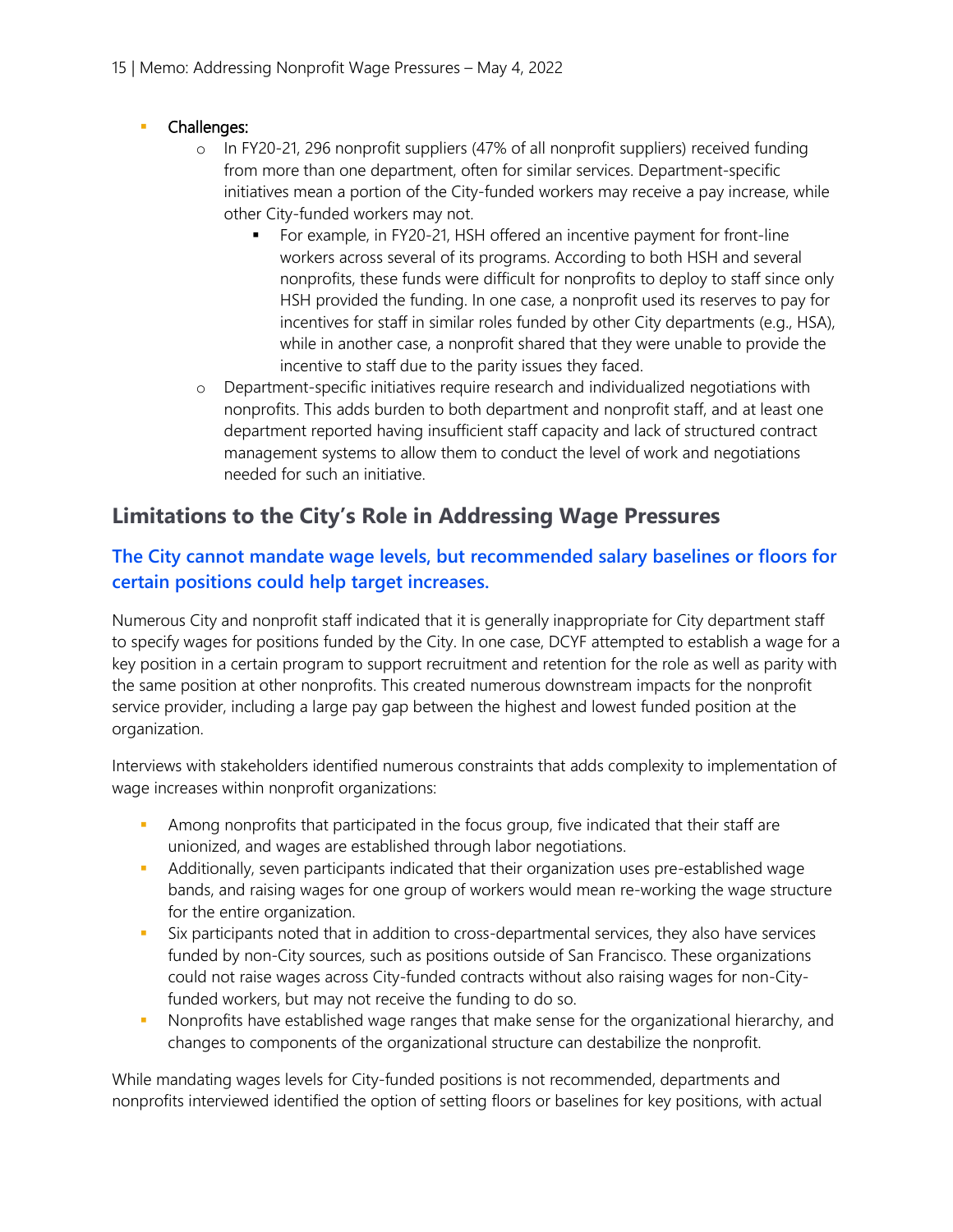adoption of that floor or baseline at the discretion of the nonprofit service provider. See Opportunities for Further Work section below for more on this topic.

#### **Mixed funding sources create operational constraints.**

Special allocations may be needed to smooth wage adjustments across blended contracts. Most departments that were interviewed have contracts with blended funding sources, including with State and Federal dollars. In many cases, the department blends funding on the backend, meaning nonprofits may be doing similar services but have varying funding sources for them based on department discretion. For parity, departments must then use General Fund dollars to make increases across grantees regardless of funding source, but this is not always feasible. For example, HIV programming at the Department of Public Health (DPH) is heavily funded by federal sources, and there are insufficient General Fund dollars to subsidize the level of wage increases provided to other contracts in the portfolio.

#### **Interviews also identified numerous other operational challenges.**

- **Fringe costs are also increasing, but some departments have a cap on nonprofit fringe (e.g.,** 20%) whereas City employee fringe rates are typically budgeted at 40% or more.
- Indirect rates, typically capped at 15% of the total contract value, are typically used to fund back-office staff. Many of these back-office positions are also difficult to fill, such as payroll clerks, finance staff, development staff, etc. The amount of the CODB that can be applied to this small share of the contract is not substantial enough to fund true wage increases for these positions, which are essential for the operation of the organization.
- **Example 20 Equacy contracts may be more difficult to fix. Some departments have long-standing contracts** with nonprofit providers for key services, such as housing programs. Wage rates were set for these programs many years ago and are often far below the norm for newer services. To truly address the wage issues in these contracts could require re-procurement or other significant increases to those contracts.

#### **Structured Citywide data about nonprofit wages is limited, making it difficult to identify issues and develop targeted solutions.**

In most cases, City departments use cost reimbursement budget templates for nonprofit grant agreements. These templates specify wages and FTEs of key positions funded through that contract. However, just one department, DCYF, uses a contract management database that allows for structured data to be extracted regarding those positions, wages and FTEs.

A thorough review of nonprofit wages funded through City contracts would require opening each contract and manually extracting wage information. The \$1.2 billion in spending in FY20-21 occurred across approximately 3,000 active contracts. This gap in structured data limits the City's ability to spot issues among shared positions, and to appropriately target strategies to address those issues.

Beyond a gap in structured data about City-funded positions, the City does regularly gather information from nonprofits about non-City sources of funding, which can lead to gaps in understanding the impacts of City funding strategies.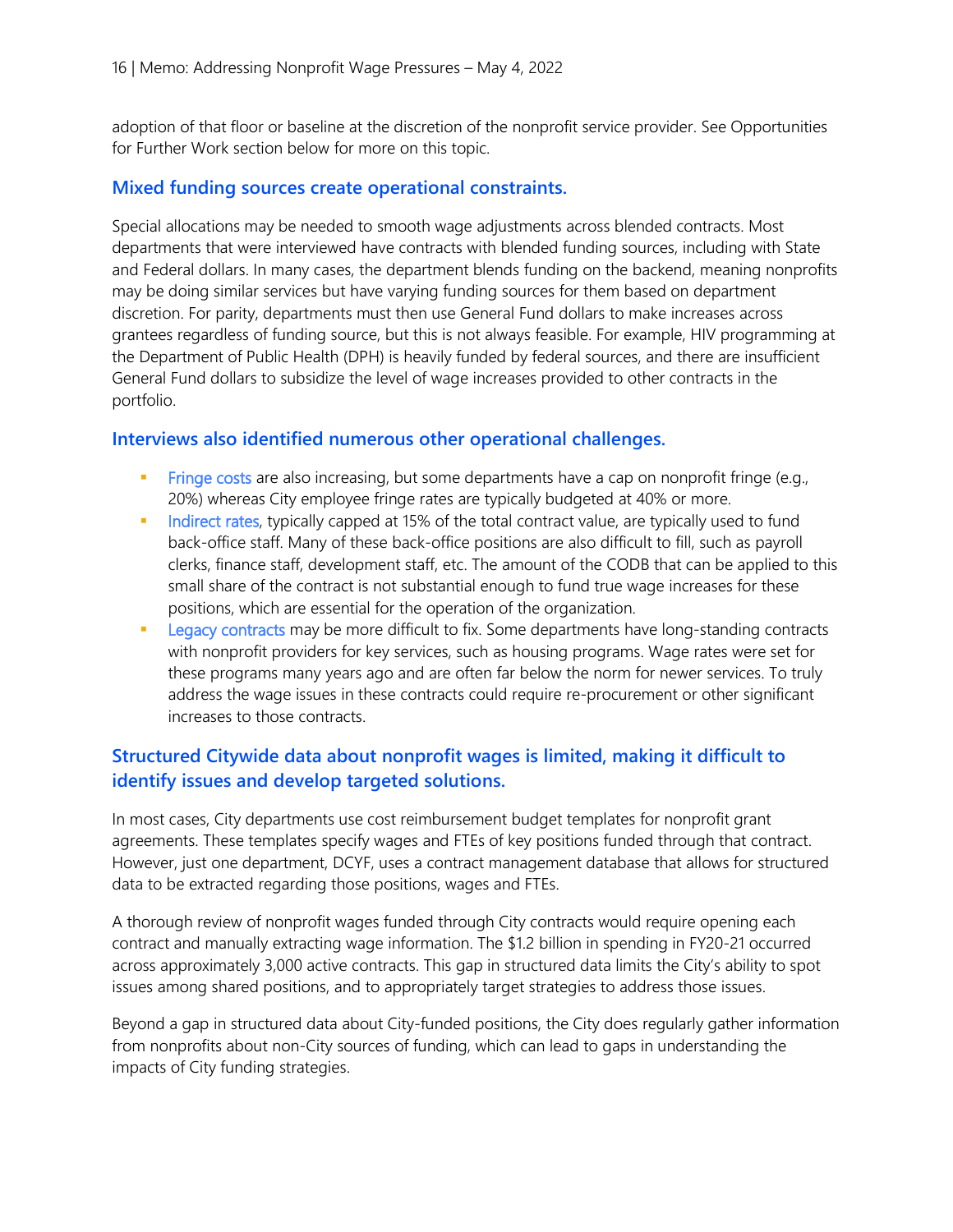# APPLYING AN EQUITY LENS TO NONPROFIT WAGES

Equity is a key consideration when identifying strategies to address wage pressures. Through the interviews, respondents explored three overlapping lenses to use when addressing equity.

#### **Equity Lens: Populations Served**

- **•** Are organizations that serve specific populations receiving equitable access to any funds distributed to mitigate wage pressures?
- Both HSA and HSH reported comparing demographic data of clients served by an organization to employee wage levels at that agency as a tool in prioritizing nonprofits to receive wage adjustments in the past.

#### **Equity Lens: Nonprofit Workforce**

- Does the workforce delivering services represent the community they serve and our diverse city, and are the staff compensated equitably in comparison to other organizations?
- The demographics of a City-funded organization's workforce is also a key equity consideration that ties in closely with population served. When distributing funding to address wage pressures, the demographics of the workers who receive that funding should be a measure of equitable distribution.
- **Though there is very little City data on demographics of the City-funded workforce, gathering** such data should be a key area of future work. Anecdotally, providers report that BIPOC individuals make up a large portion of their low-wage workforce, raising concerns about equitable pay. Providers also report that many staff members have lived experience that provides skill and expertise for this work, raising concerns that this lived experience is undervalued.
- A sexual orientation and gender identity (SOGI) lens may also be needed, as some providers suggest that BIPOC women make up large portions of specific workforces, such as in the childcare sector.

### **Equity Lens: Nonprofit Leadership**

- **•** Are organizations led by people of color and/or people representing the communities served receiving equitable employee compensation through grant agreements?
- **Understanding who has founded and runs organizations that are funded by the City is also an** important equity lens. Many stakeholders mentioned that it is more challenging for smaller organizations to apply for and manage City contracts. However, people of color are more likely to be represented in the leadership of smaller organizations. Understanding the organizations' leadership demographics and using that to evaluate funding distribution helps understand how resources can be equitably divided.
- Recent research on the demographics of nonprofit management and boards has found that a racial leadership gap persists across the nonprofit sector.<sup>[12](#page-16-0)</sup> Some providers noted that smaller nonprofits are more likely to have BIPOC leadership. While limited data exists on the correlation between a nonprofit's financial size and leadership demographics, one national source reports

<span id="page-16-0"></span><sup>12</sup> "Race to Lead Series," Building Movement Project. https://racetolead.org/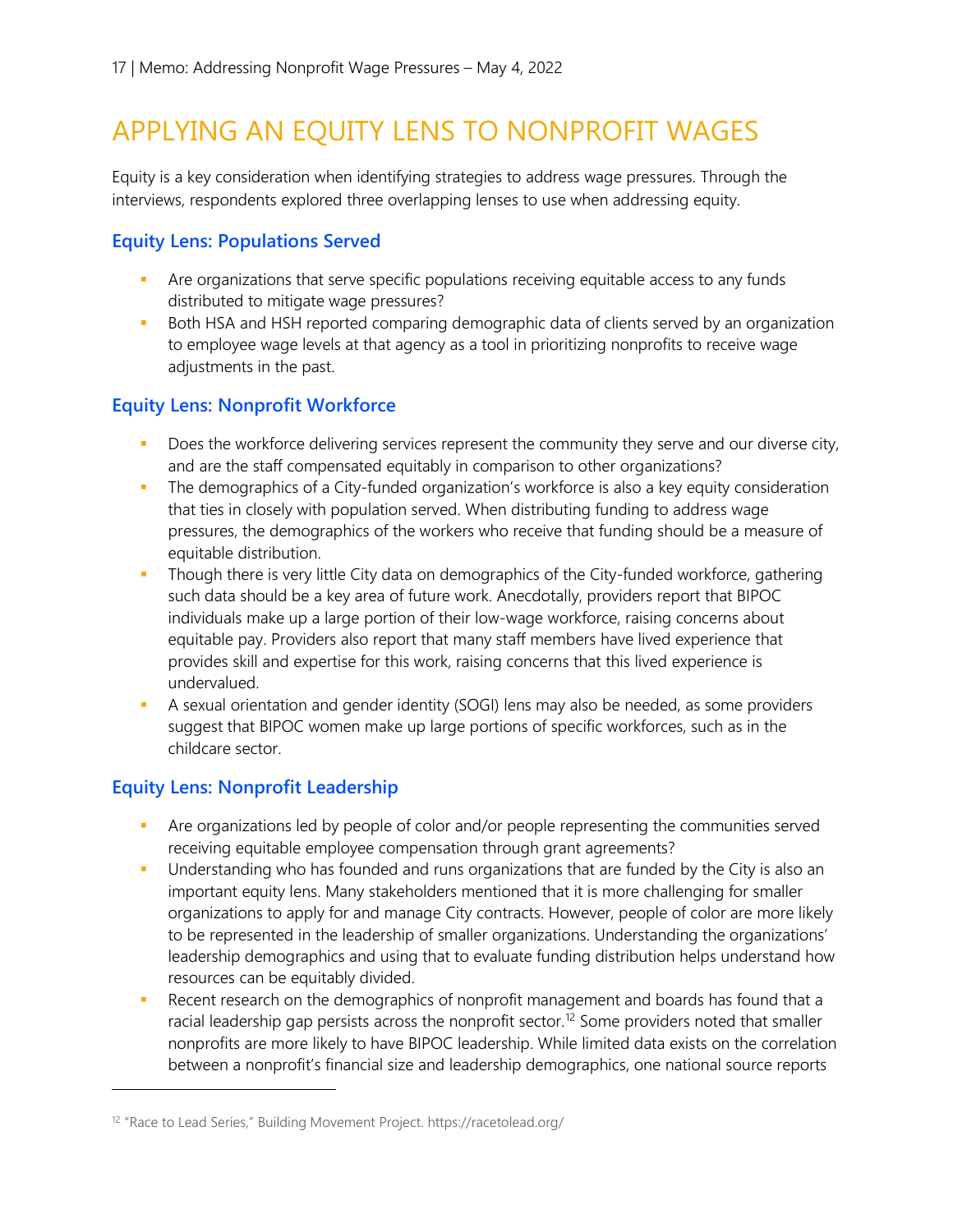that while BIPOC men represent about 10% of executive directors across all sizes of organizations (from below \$500,000 to above \$8.5 million), both BIPOC and White women are less likely to be executive directors at the largest organizations (those over \$2 million).<sup>[13](#page-17-0)</sup>

#### **Strategies to increase equity may include both wage and non-wage initiatives**

Through interviews with nonprofits and department staff, participants identified the following strategies to support equitable pay levels across nonprofits:

- **Providing premium pay for staff with language capabilities**
- **Providing premium pay for staff with strong community knowledge/community ties**
- **Providing professional development opportunities and mentoring to support career** advancement
- Reducing the pay gap between the lowest-wage workers and leadership
- **Increasing support for smaller organizations navigating procurement processes**
- **Developing pathways to leadership within organizations for the target populations and people** with lived experience
- Integrating equity considerations into evaluative criteria for City funding, including:
	- o Provision of bilingual/bicultural/lived experience differentials
	- o Requirements for resident voice to be included in programming (through board membership, advisory groups, etc.)
	- o Criteria evaluating to what extent an agency's leaderships reflects the populations served
- **Housing support for nonprofit workers with a minimum of 5-10 years of experience working in** nonprofits in San Francisco

# OPPORTUNITIES FOR FURTHER WORK ON WAGES

Through interviews, stakeholders mentioned concepts or ideas that cannot be implemented immediately, but merit further consideration as long-term strategies to address nonprofit wages.

#### **Surveying, data collection and analysis**

Most departments do not have structured data on wages for contracted positions; contract budgets are often saved as PDFs in a file system. This makes it difficult to do any robust analysis of the City's impact on nonprofit wages and the true costs of the services that the City funds. Many stakeholders suggested expanding data collection, e.g., via a nonprofit survey, so that the City and nonprofits have a clearer picture of wages and costs at the nonprofit level and across departments. Some ideas include:

- Surveying to gather full agency financial data, including other funding sources, and wage levels across funding sources and positions.
- Surveying to gather demographic information about the nonprofit workforce and leadership, and conducting equity analyses about wage levels across service types and service populations.
- Targeted work with organizations who are consistently underspending on contracts in order to get a fuller picture of what their challenges are.

<span id="page-17-0"></span><sup>&</sup>lt;sup>13</sup> The Center for Effective Philanthropy. https://cep.org/reflecting-on-leadership-diversity-in-todays-nonprofit-sector/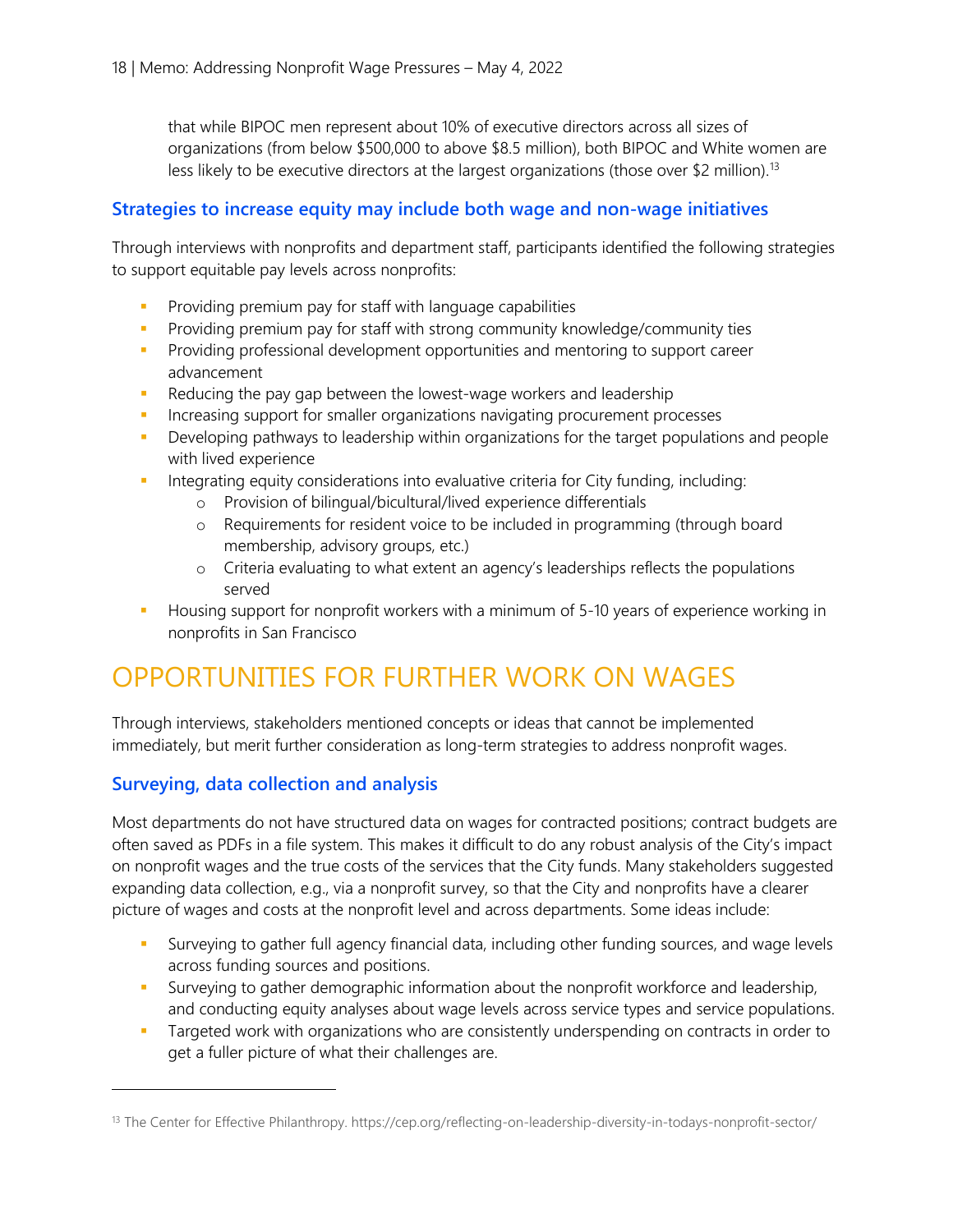- Analyzing wage structures across each department's portfolio.
- Analyzing job titles and categorization of job classifications in order to better target wage recommendations.
- **Establishing benchmarks for wage levels among specific job classifications to inform nonprofits** and departments about market standards.

#### **Creating Citywide wage floors or baselines**

Wage floors or baselines were proposed by numerous groups, and are being implemented in some key areas already. For example:

- The Corporation for Supportive Housing study commissioned by HSH recommended establishing a \$28/hr wage baseline for case manager roles in supportive housing. HSH committed to funding a \$25/hr baseline and moving up to \$28/hr in the coming year.
- **The Supportive Housing Provider Network (SHPN) identified a variety of recommended** baselines in its survey of members noted above. For example, members recommended a baseline of \$22/hr for front desk clerks, \$23/hr for janitors, \$25/hr for maintenance workers, and \$36/hr for property managers. However, SHPN noted that these wage floors attempted to account for the impact of wage compaction in organizations, as well as what might be possible in its advocacy efforts for the year, and so should not be considered an "appropriate" wage for these positions.
- **The Service Provider Working Group, a coalition of youth development organizations, identified** a proposed baseline of \$25/hr for all roles, aligning this to the "living wage" for a single adult in San Francisco, as calculated by the MIT Living Wage Calculator.<sup>[14](#page-18-0)</sup>

The assumptions with such baselines, according to recommendations from nonprofits interviewed, is that they provide availability of funding at sustainable levels, and allow nonprofits to make the choice for how to allocate that funding across the organization. However, this proposed flexibility creates a lack of standardization which may perpetuate inequities and parity concerns.

While some targeted initiatives related to wage floors or baselines may occur, such as the HSH work, broader adoption of this strategy requires a cross-departmental lens to ensure parity, and requires more research and benchmarking on roles, skill level, and market drivers across the sector. Broad adoption of baselines is not likely feasible in the short term.

#### **Cross-departmental wage initiatives**

In interviews, department staff speculated about options for building parity across departments for positions and programs that are shared, but currently no initiatives are underway or planned. While several ideas were proposed, there would be significant challenges to implementing these proposals, as outlined below.

Though the most complex of the options discussed, cross-departmental initiatives are most likely to have the most significant impact on addressing wage pressures for specific contractors. Ideas for crossdepartmental initiatives, as proposed by various interviewed stakeholders, include:

<span id="page-18-0"></span><sup>&</sup>lt;sup>14</sup> [https://livingwage.mit.edu/counties/06075;](https://livingwage.mit.edu/counties/06075) updated to \$28/hr as of January 2022.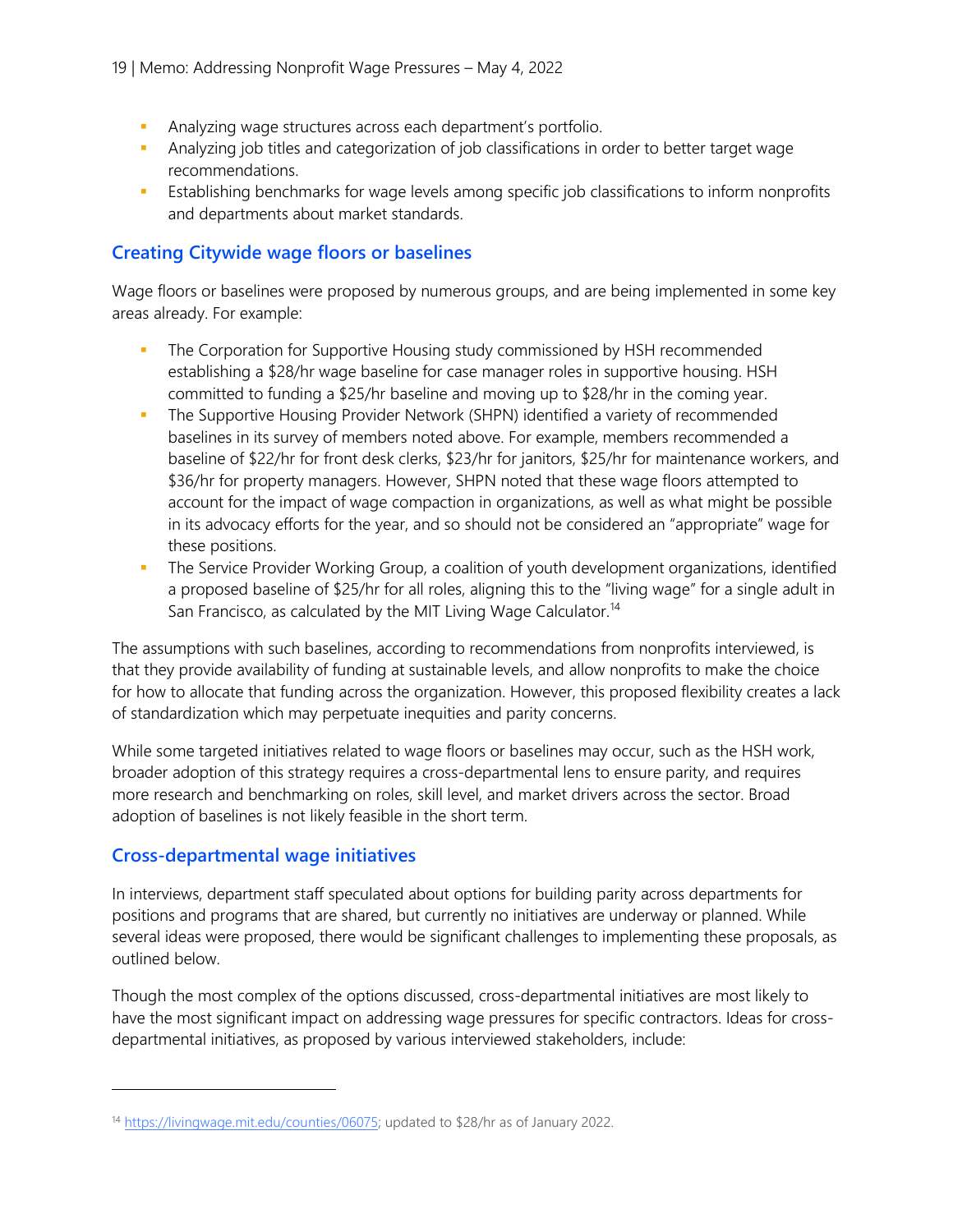- Benchmarking wage ranges for key positions and creating standards (e.g., "floors") for certain functional roles that many departments fund.
- Identify shared thresholds or floors for positions that departments use in procurements.
- Coordinating on wage allocation strategies for specific shared contractors.
- Coordinating on wage strategies for specific shared program areas (e.g., services in or related to supportive housing which may be funded by multiple departments).

Despite these benefits, certain challenges persist, making this option difficult to accomplish in the current year.

- Nonprofit job titles and position descriptions vary, and categorization of payment by role would be difficult.
- **Wages are funded by individual contracts. Many nonprofits have multiple contracts with each** department they receive funding from. Opportunities to negotiate wages often comes through the establishment of new contracts, and reopening numerous existing contracts for wage negotiations is burdensome for both departments and nonprofits.
- **Per FY20-21 spending data, 47% of nonprofits received payments from two or more** departments, and at least 46 nonprofits received payments from five or more. Several nonprofits received payments from 10 or 11 departments. Creating complete alignment across all departments would is unlikely to be feasible.

As one way to make cross-departmental initiatives more feasible, five City departments conduct the majority of nonprofit contracting, and creating alignment among these departments on wage initiatives could have significant benefits.

#### **Updated procurement processes: more guidance and more centralization**

Many departments mentioned that the City has limited visibility into how much it actually costs to fund a service (as opposed to a contract). Stakeholders reported that low indirect rates mean that a contract with the City cannot cover the full costs of running a City-contracted program. Ideas for mitigating this issue during procurement processes include:

- Conducting more internal analysis of the actual cost of achieving a goal set by the City rather than relying on nonprofits to figure out how to make it work within a budget constraint.
- **Funding fewer nonprofits at higher rates.**
- **Providing more guidance during the procurement process. For example, most departments** issue solicitations stating the total funding amount available but do not say how many organizations, programs, or outcomes they are expecting to fund. Most departments do not give guidance during procurements for wage ranges for positions.

Another key issue that stakeholders pointed to is the decentralization of procurement processes. Many nonprofits are funded by multiple departments; in FY21, over 40% (362) of nonprofit providers had contracts with more than one department, with 112 nonprofits who contracted with 4 or more departments. Additionally, many departments fund similar services. The lack of centralized guidance and minimal opportunities for collaboration mean that departments have limited visibility into what other departments are funding and how. This results in a patchwork of uneven costs, differing processes, and an overload of information. Suggestions included providing more guidance or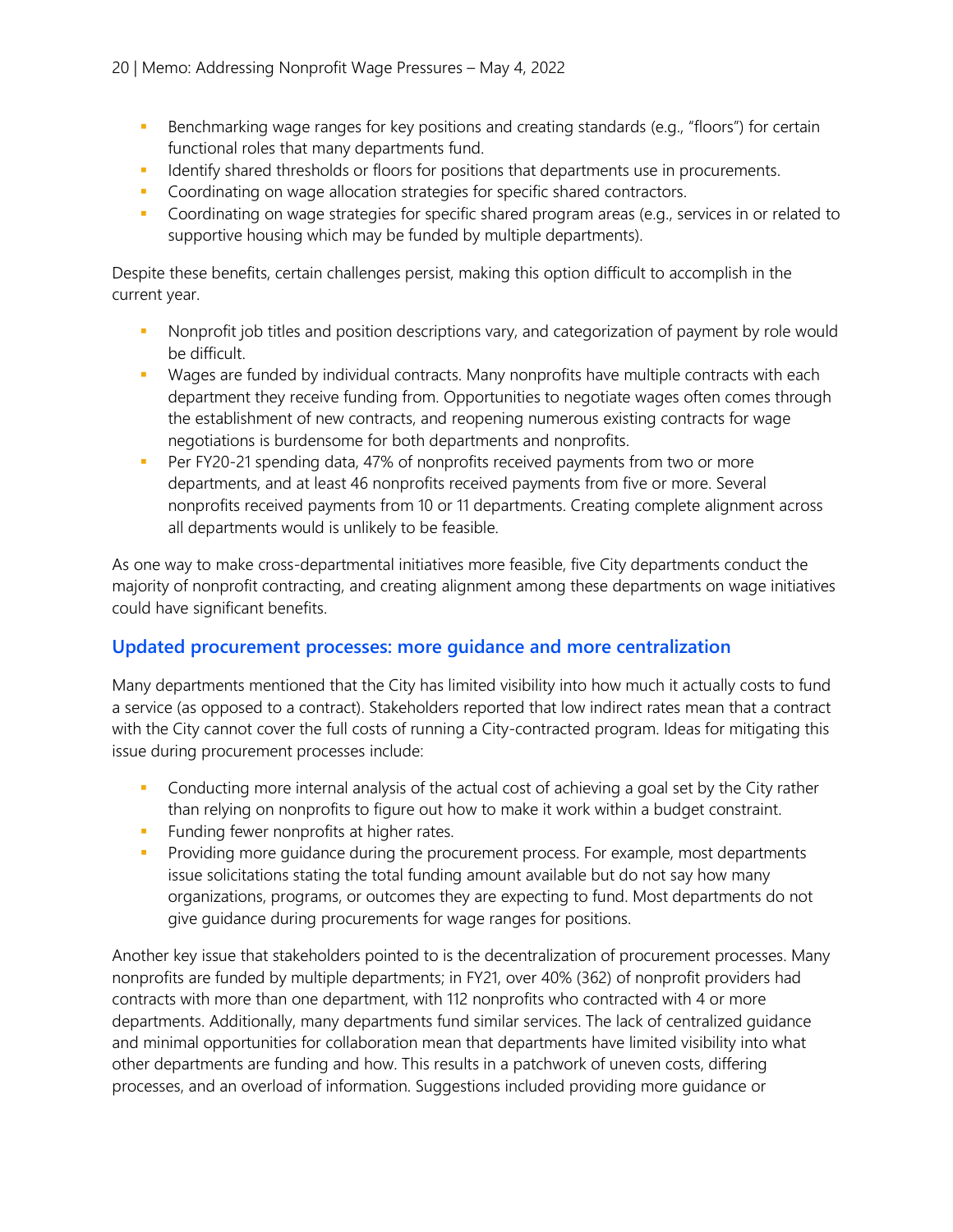centralizing information to make it easier for departments to collaborate and make procurement processes easier for nonprofits to follow.

#### **Wage-related and non-wage strategies to support hiring and retention**

Many department and nonprofit stakeholders discussed ways to increase wages for specific skillsets. They also discussed the desire and need for recruitment and retention strategies that go beyond wages. A brief list of strategies mentioned by one or more respondents includes:

- **Premium pay for multi-lingual staff or staff who reflect the community they are serving**
- **Hazard pay for front-line staff in high-risk settings**
- **Transportation allowances for staff commuting from far away**
- **Professional development opportunities and funding to support professional growth**
- **Investments in trauma-informed mental health trainings and supports for frontline nonprofit** workers whose jobs entail regular exposure to trauma
- City-backed public service loan reimbursement for nonprofit positions not covered by federal public service loan forgiveness (such as case workers)
- Better staffing ratios for case workers so that the workload feels more manageable
- **•** Reassessment of legacy contracts based on modality of service, and developing strategies to restructure contracts with market-rate wages
- **Develop a workforce pipeline, such as a "Nonprofit Workforce Academy," that regularly assesses** the greatest workforce needs and develops certification programs for youth and adult
- **Incorporate a hiring and retention line item in contract budgets that can be flexibly deployed by** the provider to any of a number of specified eligible uses, including wage equity initiatives such as wage increases for workers not on City contracts or other uses such as those listed above

## RECOMMENDATIONS

- 1. Wage issues faced by the City's nonprofit contractors are of a magnitude that standard inflationary increases to contracts will not address them. **The City must identify strategies above a standard inflationary CODB**.
- 2. Needed investments are likely to be significant, and it is unlikely that the City can afford to make investments that solve for these wage constraints in a single budget year. **The City should plan for this need as part of a multi-year strategy**.
- 3. The current wage pressures experienced by nonprofit contractors represent a complex array of issues that will require multiple, complementary strategies to address. Some may need to be implemented over several years. However, to address immediate needs, **the City should develop several short-term options that could be delivered simultaneously in the coming budget**, as described below.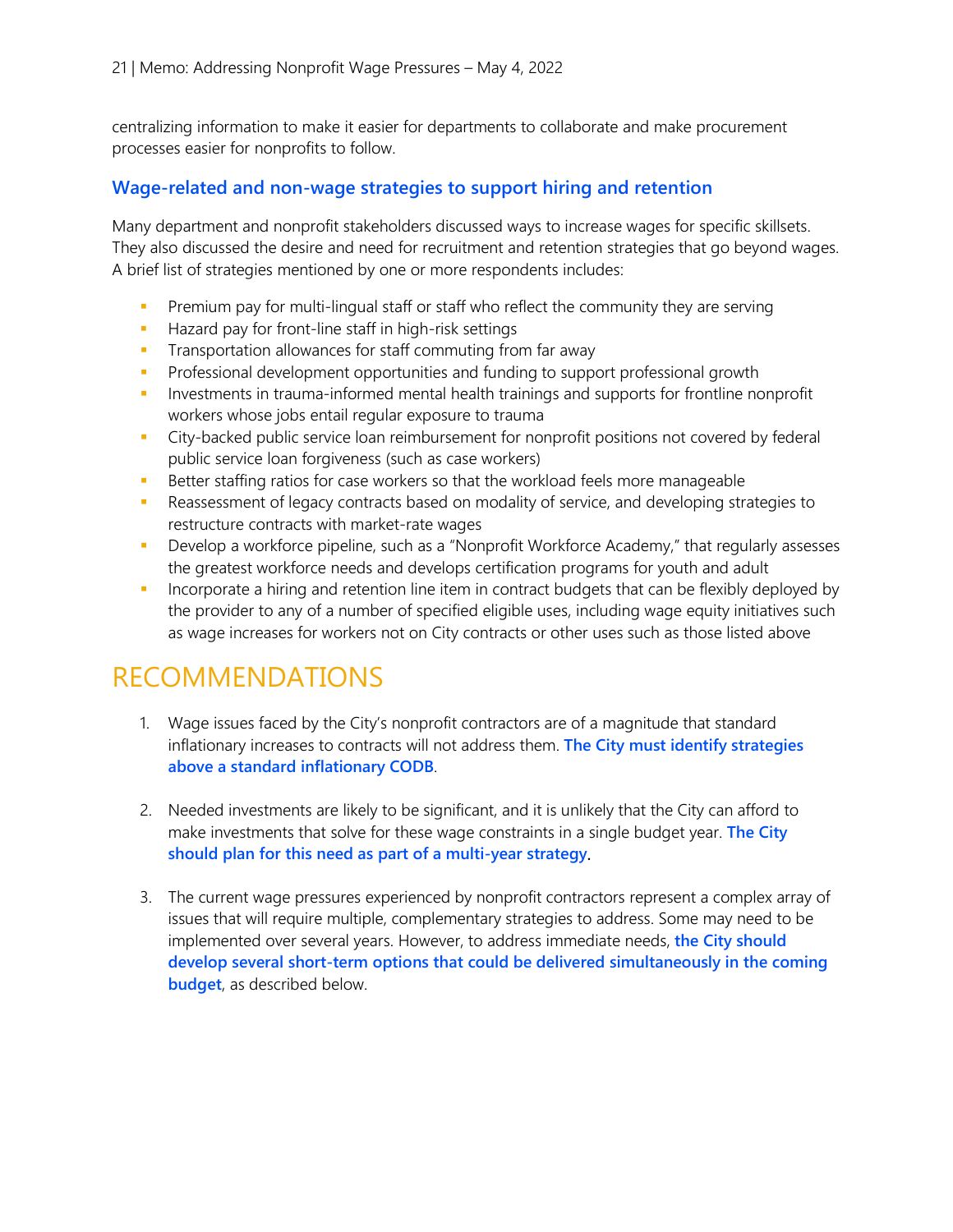#### a. **Apply a Cost of Living Adjustment (COLA) above the Cost of Doing Business (CODB) allocation**.

The City may also consider setting a policy priority to apply the COLA primarily for lowest wage workers, but this prioritization should also acknowledge that wage pressures exist for mid-level and management positions as well.

For a sense of cost and scale, we estimate a 2% COLA to cost approximately \$8 million across General Fund contracts Citywide, with this cost assumed in addition to a CODB. See Appendix B for additional cost scenarios. The estimates here and in the Appendix are meant for illustration purposes only and do not reflect a recommended COLA or CODB amount.

#### b. **Develop specific budget allocations to address wage pressures in key service areas with planned expansion**.

The City has adopted several policy priorities over the last several years. The Our City, Our Home (OCOH) Fund increases investments in housing and services for people experiencing homelessness. Mental Health San Francisco (MHSF) expands and improves the delivery of behavioral health services. Proposition C ("Baby C"), passed in June 2018 and approved in 2021, invests \$146 million annually in childcare in San Francisco. To fully realize the goals of these City priorities, additional funding will be needed to support hiring and retention of staff among nonprofit partners implementing related services.

For example, HSH has developed several proposals to address wage pressures, equity and worker retention:

- HSH invested \$1.7 million in the current year and proposed a further \$3 million in General Fund and OCOH funding in the budget year to enhance support services and frontline worker wages in Family, Youth and Adult permanent supportive housing (PSH) programs. This proposal raises the floor on case manager wages to a baseline of \$28/hr across nearly 10,000 units of permanent supportive housing.
- HSH is also proposing \$12 million annually in General Fund and OCOH funding starting in FY22-23 to reduce case management staffing ratios in legacy PSH sites that are severely underfunded relative to newer sites, both to increase the quality of services for tenants and to improve working conditions for nonprofit staff.
- These two proposals are meant as an initial investment to help ensure the success of a significant planned expansion of homeless housing, while bringing underfunded legacy programs into closer alignment with the actual cost to provide high-quality services to a highly vulnerable client population. Additional investments at a similar scale are also needed in PSH property management operations and shelter operations.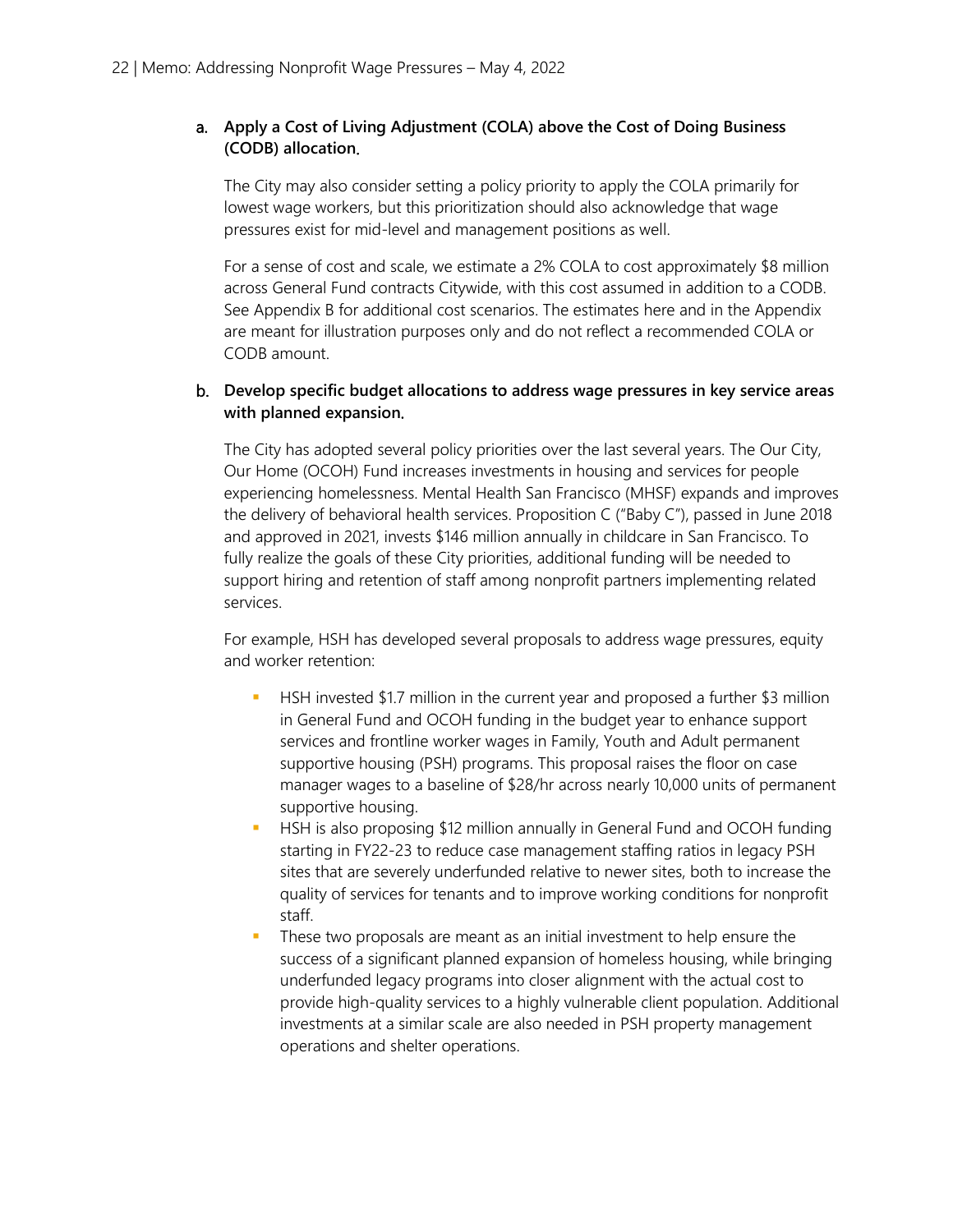The Office of Early Childcare and Education (OECE) announced a similar initiative to raise wages for childcare workers as part of "Baby C."[15](#page-22-0)

- The proposal aims to raise wages for early educators up to a \$28/hr floor by 2025, increasing each worker's salary by \$8,000-\$30,000 annually.
- Up to \$60 million annually has been allocated for this proposal, which also includes expanded benefits.

As a longer-term strategy, the Controller's Office is engaging in a staffing analysis of the behavioral health system as mandated through the MHSF ordinance, and will propose recommendations in the coming year.

4. To ensure nonprofit contractors have stable, planned funding increases to address inflationary pressures in contracts, including for wages, **the City should transition from an annual CODB allocation to a process where multi-year contracts include a planned increase (or "embedded escalator") in subsequent years**.

Embedding an annual increase in multi-year contracts may address operational challenges described in the Findings section by:

- **Providing more certainty in nonprofit budget planning by providing the amount of the** increase well in advance of the fiscal year.
- **Easing the administrative burden by reducing the number of times multi-year contracts** must be reopened and modified (though some contracts will still require modification during the year for other reasons).
- Allowing nonprofits to invoice immediately for current year salary increases without contracting delays or incurring unreimbursed costs.

Embedded escalators shouldn't preclude adding additional funding to specific contracts or across contracts when needed. Similarly, contract amounts may still be subject to budget reductions in times of deficit.

The City should create an implementation plan for rolling out a revised CODB policy that considers key operational issues such as:

- **How to address contracts with blended funding. This recommendation continues to** focus on General Fund sources for the CODB, and there is still concern about equitably distributing funding, particularly for departments and contracts that rely heavily on State and Federal dollars.
- **Whether to use a negotiated increase or a flat percentage across all contracts, and** implications for this policy, such as how to calculate the base and percentage increases when new funding is added to a contract.
- Roll-out of policy across new and existing contracts.

<span id="page-22-0"></span><sup>15</sup> "Mayor Breed Announces Landmark Pay Raise Initiative for Early Educators in City-Funded Programs." April 28, 2022. <https://sfmayor.org/article/mayor-breed-announces-landmark-pay-raise-initiative-early-educators-city-fundedprograms>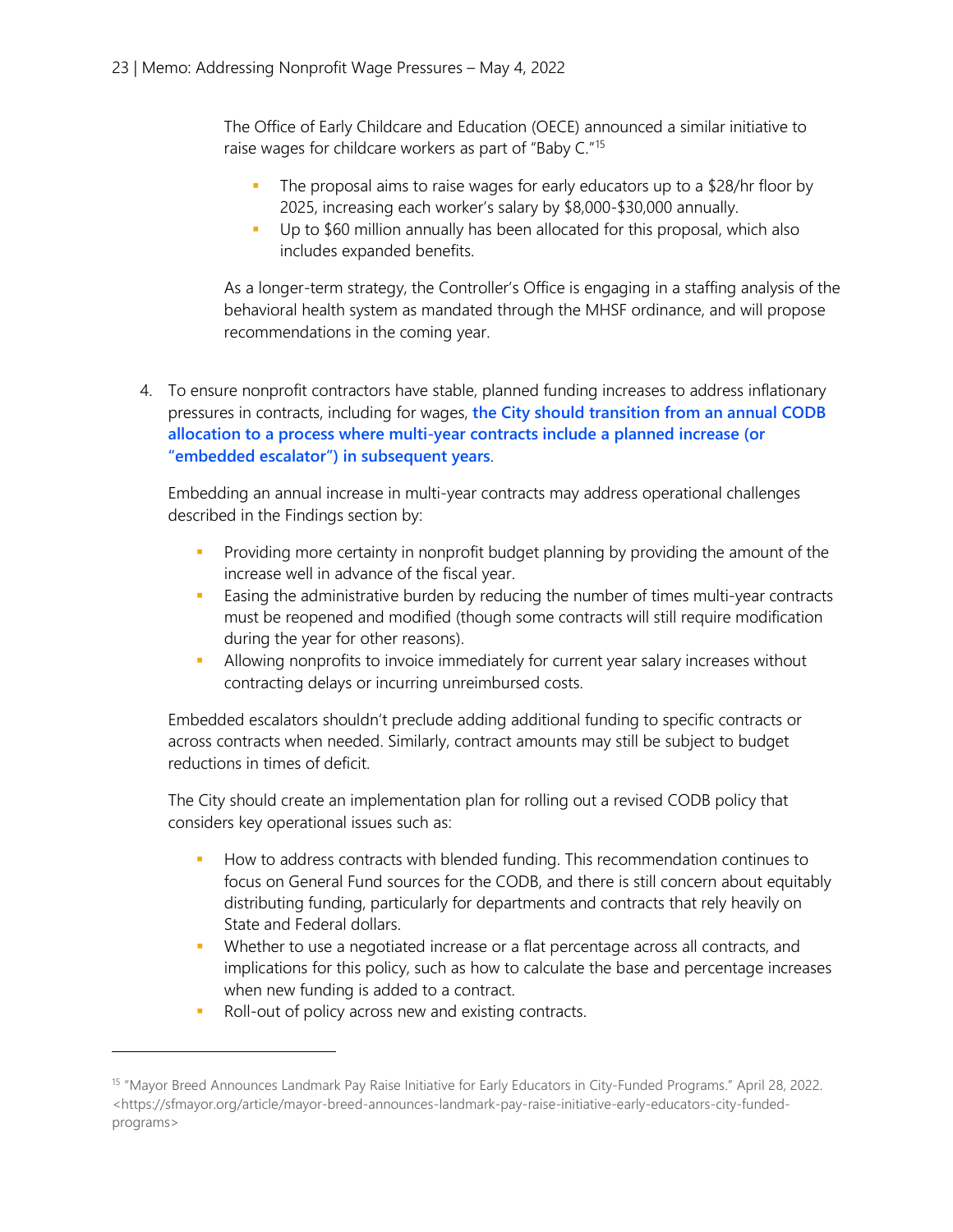5. **The City should develop a comprehensive plan to address the ongoing wage pressures faced by nonprofit contractors**, and to make structural overhauls where needed to ensure equitable wage levels for City-funded services.

The City should gather robust data on wages across programs, organizations and sectors, including demographics of the current workforce and the leadership of organizations. A centralized survey of nonprofit contractors should be administered by the Controller's Office in the coming fiscal year to support enhanced analysis and planning for future wage-related initiatives.

The City should engage nonprofit partners in a collaborative process to analyze gathered data and identify policy proposals to implement over the coming fiscal years. The City may also consider engaging philanthropic funders interested in contributing to a joint strategy. Policy proposals may include setting wage floors in future solicitations, cross-departmental alignment on wage rates, review and potential restructuring or re-solicitation of legacy programs, and solutions to address race equity and gender equity in pay across providers and services.

The City should incorporate into the plan considerations of other nonprofit sustainability needs. Stakeholders have proposed efforts around indirect rates, workforce pipelines, and non-wage strategies to support hiring, retention and equity. The plan should prioritize and stage key initiatives over subsequent fiscal years.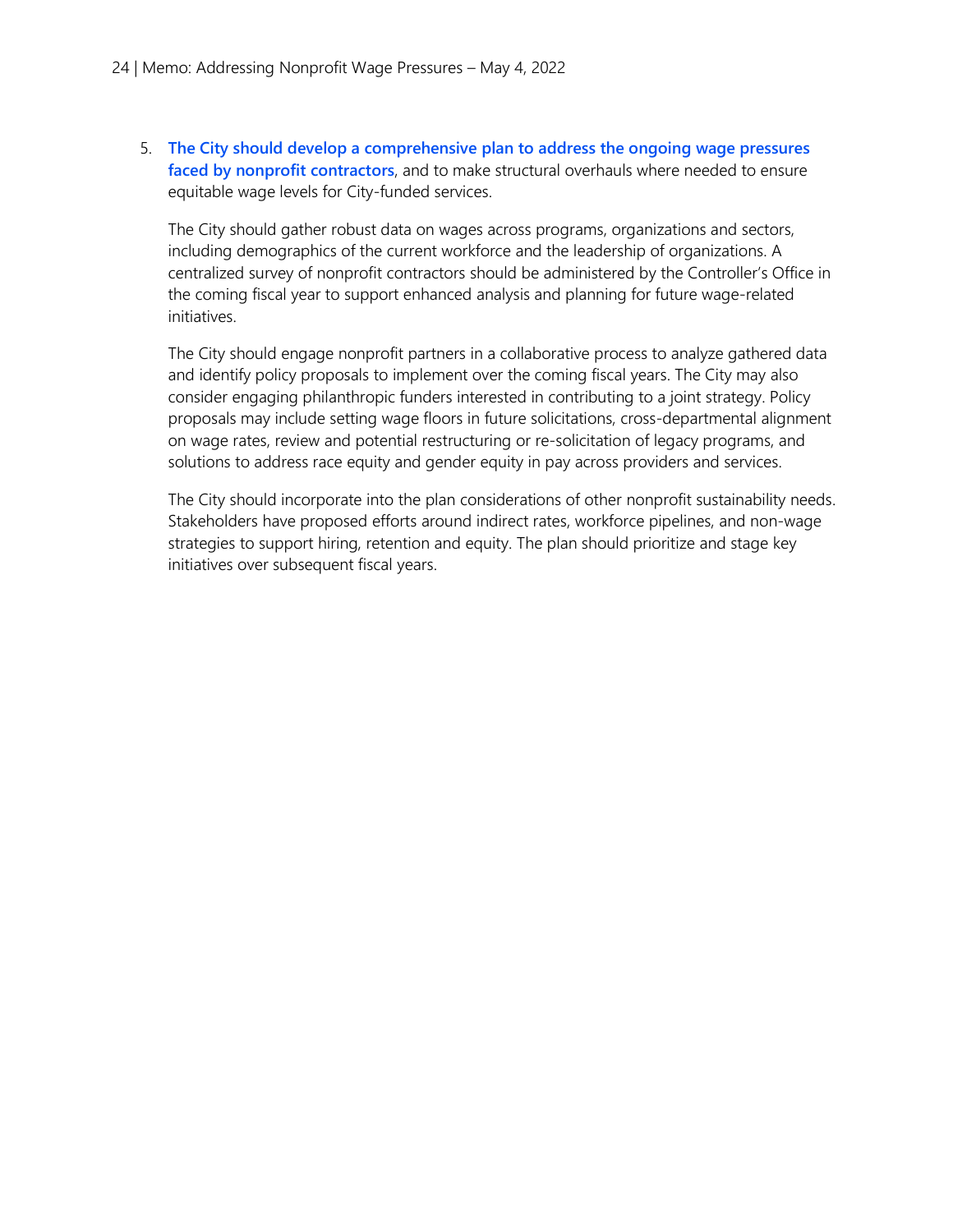# APPENDIX A: METHODOLOGY

The summarized findings in this analysis result from a series of policy group meetings, informational meetings, interviews, and structured focus group sessions with City staff and nonprofit service providers.

## **Policy Group**

Beginning December 2021, the Controller's Office convened a Policy Group to set direction and propose policy strategies around nonprofit sustainability. The group includes finance and contracting leadership from several of the largest grant-making departments, as well as representatives of nonprofit organizations and advocacy groups.

#### City Departments Nonprofits

- **City Administrator's Office**
- **Controller's Office**
- **Department of Children, Youth, and Their** Families
- **Department of Homelessness and** Supportive Housing
- **Department of Public Health**
- **Human Services Agency**
- **Mayor's Office of Housing and** Community Development

- **Compass Family Services**
- **Delivering Innovations in Supportive** Housing (DISH)
- **Dolores Street Community Services**
- **Hospitality House**
- **Larkin Street Youth Services**
- $\blacksquare$  PRC
- **Swords to Plowshares**
- **Third Street Youth**

#### Advocacy Groups

- **Homeless Emergency Service Providers** Association
- San Francisco Human Services Network
- Supportive Housing Provider Network

## **Interviews and Informational Meetings**

The Controller's Office conducted interviews and informational meetings with the following City departments and nonprofit service providers:

#### City Departments Nonprofits

- **Department of Children, Youth, and Their** Families
- **•** Department of Homelessness and Supportive Housing
- **Department of Public Health**
- **Human Services Agency**
- **Mayor's Office of Housing and** Community Development
- **Office of Economic and Workforce** Development

- **Conard House**
- **Delivering Innovations in Supportive** Housing (DISH)
- **Homerise**
- **Swords to Plowshares**
- **Tenderloin Housing Clinic**
- **Tenderloin Neighborhood Development Corporation**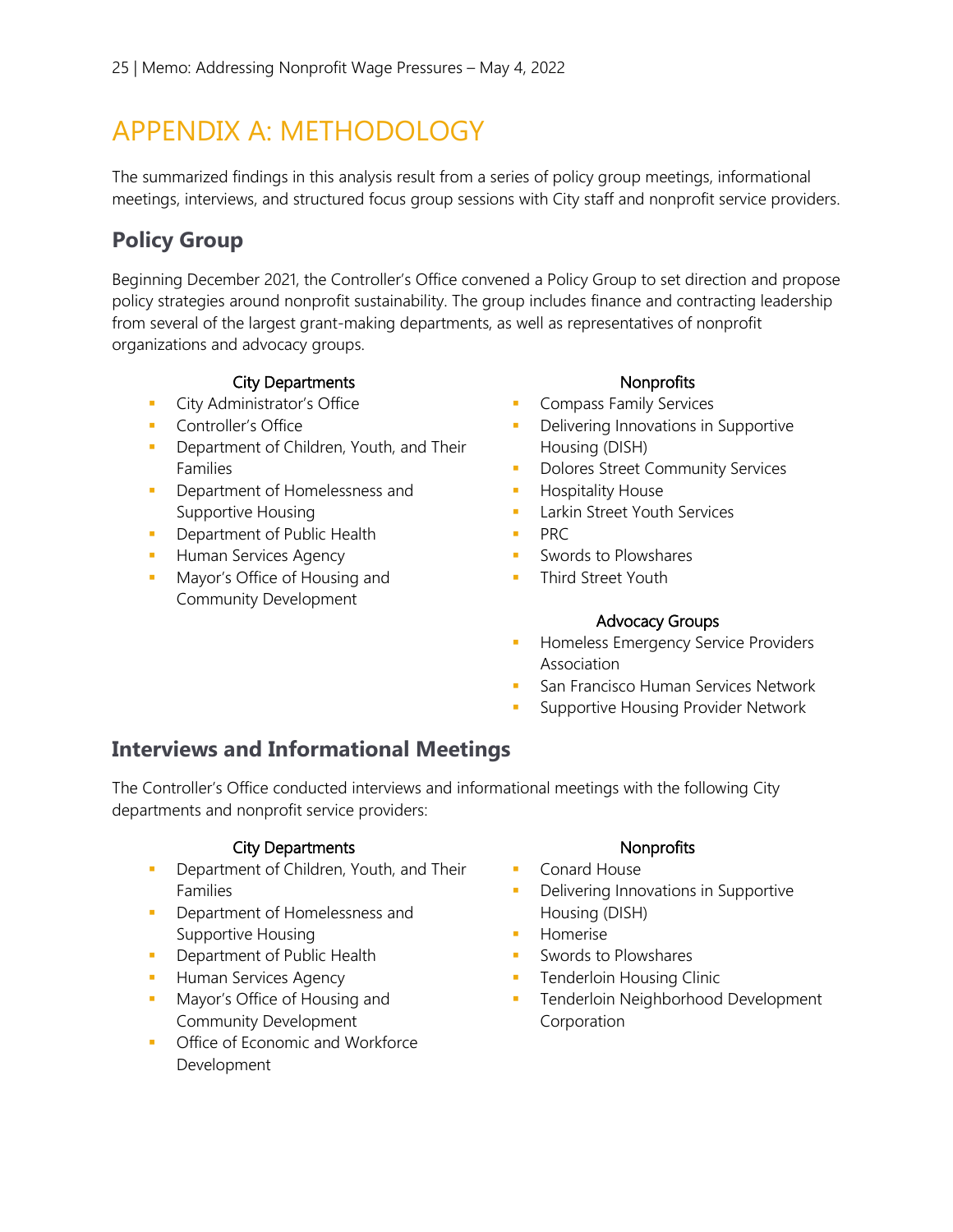## **Focus Group**

The Controller's Office conducted an interactive focus group with participants from nonprofit organizations across the human service sector. Attendees represented organizations of varying sizes, with 5 having fewer than 50 full-time equivalent staff (FTEs), 4 having between 50 and 200 FTEs, and 3 having more than 200 FTEs. Organizations fell into one or more of the following categories: behavioral health treatment/clinical services, homelessness/housing/shelter services, youth services, and/or general human services. Attendees included the following service providers:

- AIDS Legal Resource Center
- **Bayanihan Equity Center**
- **Catholic Charities**
- **Conard House**
- **Edgewood Children's Services**
- **Filter Friends of the Children**
- Homerise
- **Huckleberry Youth Programs**
- **Mission Neighborhood Health Center**
- **North Beach Citizens**
- Safe and Sound

## **Materials Reviewed**

The Controller's Office reviewed the following informational materials and publications:

- Analysis conducted by the Supportive Housing Provider Network on property management job roles and wage levels
- **Analysis conducted by the Service Providers Working Group on wage levels among nonprofits** service children, youth and families
- **Analysis conducted by the Corporation for Supportive Housing on wage levels associated with** Permanent Supportive Housing case management staff
- **Analysis from DCYF on wages by position type for FY21-22 contractors**
- **Past surveying, analysis, and implementation of MCO allocations**
- Data on supplier payments for FY20-21
- The "Race to Lead" series, created by the Building Movement Project.<https://racetolead.org/>
- " "Reflecting on Leadership Diversity in Today's Nonprofit Sector," the Center for Effective Philanthropy.<https://cep.org/reflecting-on-leadership-diversity-in-todays-nonprofit-sector/>
- "A National Imperative: Joining Forces to Strengthen Human Services in America," Alliance for Strong Families and Communities. [https://www.alliance1.org/web/resources/pubs/national](https://www.alliance1.org/web/resources/pubs/national-imperative-joining-forces-strengthen-human-services-america.aspx)[imperative-joining-forces-strengthen-human-services-america.aspx](https://www.alliance1.org/web/resources/pubs/national-imperative-joining-forces-strengthen-human-services-america.aspx)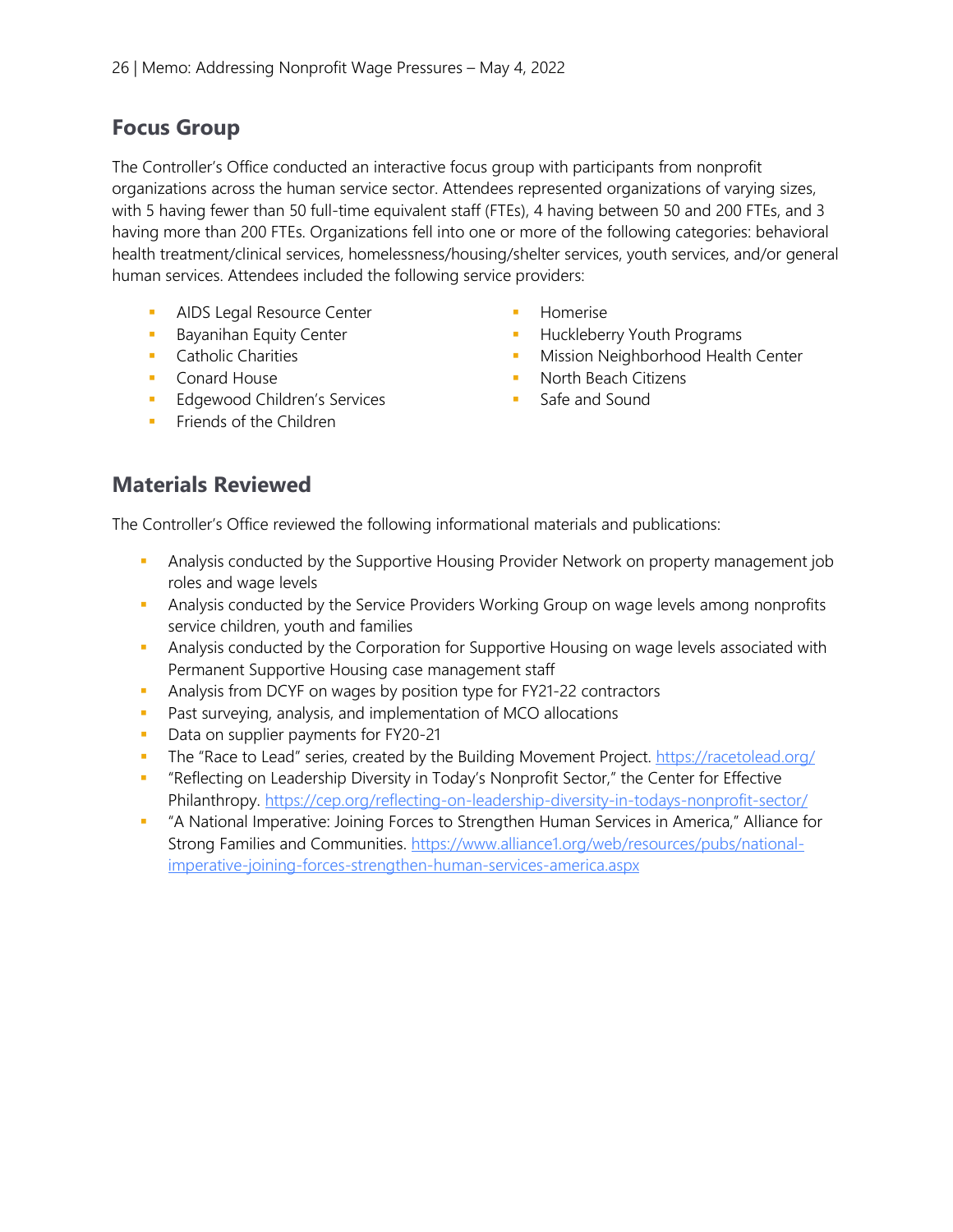# APPENDIX B: COST SCENARIOS

While limited data makes it difficult to estimate an exact cost of any of the recommendations, we've used the data that is available to estimate the financial impact of certain policy proposals.

#### **Cost Scenario 1: Implementing a COLA on top of the CODB**

One recommendation is to add a cost-of-living adjustment (COLA) on top of a CODB allocation. Each year, the Mayor's Office requests departments provide the amount of General Fund sources attributed to nonprofit contracts and uses that information to estimate a CODB base amount. In the table below, we use the base CODB amount to estimate a CODB at the estimated inflation amount for the year, 3.25%.<sup>[16](#page-26-0)</sup> We've estimated the amount of contract expenditures attributable to salaries at 55%.<sup>[17](#page-26-1)</sup> In the figure, we've estimated several options for a COLA ranging from 1% to 5%, which could be applied on top of a CODB allocation. These estimates are meant for illustration purposes only and do not reflect a recommended COLA or CODB amount.

#### **Figure B1: Estimated annual cost of potential CODB and COLA policies**

| Policy              | 1%           | 2%           | 3%           | 4%           | 5%           |
|---------------------|--------------|--------------|--------------|--------------|--------------|
| CODB at Estimated   |              |              |              |              |              |
| Inflation $(3.25%)$ | \$23,664,827 | \$23,664,827 | \$23,664,827 | \$23,664,827 | \$23,664,827 |
| COLA (variable)     | \$4,004,817  | \$8,009,634  | \$12,014,450 | \$16,019,267 | \$20,024,084 |
| Total               | \$27,669,643 | \$31,674,460 | \$35,679,277 | \$39,684,094 | \$43,688,911 |

The benefit of the CODB is its flexibility in use. Some nonprofits may use the CODB solely to fund nonwage elements of their contracts, while others use the CODB to fund a mix of wage and non-wage expenses. Policy choices should account for this variability.

In one scenario using this table, we can assume that a policy choice to apply a 3.25% CODB allocation in alignment with inflation plus another 2% COLA on General Fund contracts would cost approximately \$31.7 million. In this scenario, a nonprofit receiving this allocation may apply the entire allocation to wages to make more structural impacts on salaries. Another nonprofit may continue to need the CODB for non-wage inflationary pressures, but is able to use the COLA portion of the allocation to adjust wages of certain positions.

### **Cost Scenario 2: Increasing lowest wage workers to \$25/hr, estimated using historical MCO data**

Using historical MCO data, we can estimate the cost of raising all funded positions under \$25/hr up to \$25/hr and allowing for compaction costs up to \$30/hr.

To do this, we applied the wage data from the 2019 MCO survey and assumed the lowest earners had been adjusted up to the current MCO wage (\$17.34/hr). For the remaining brackets we assumed that

<span id="page-26-0"></span><sup>&</sup>lt;sup>16</sup> The consumer price index (CPI) amount for FY22-23 is estimated at 3.25% per the March update of the Controller's [Budget Outlook.](https://sfcontroller.org/sites/default/files/Documents/Budget/March%20Update%20FINAL.pdf) Other measures of inflation may vary, such as measures of the prior year increases.

<span id="page-26-1"></span> $17$  Departments surveyed estimated a range from 45% to 66% of contract costs attributable to salaries.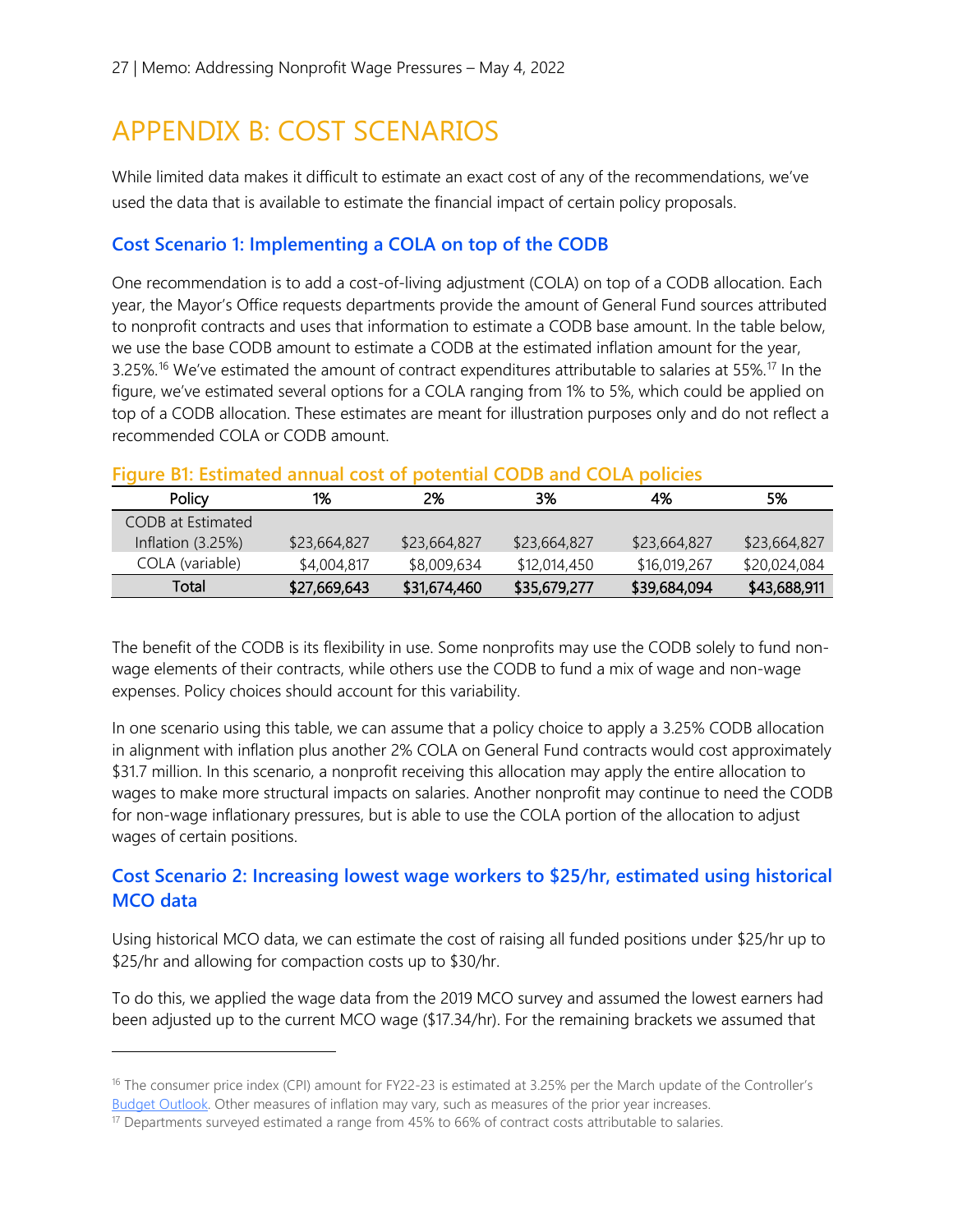other FTEs received the wage adjustments allocated to account for compaction costs (a \$1 increase for FTEs from \$16.50-\$18.50 and a \$0.75 increase for those making \$18.50-\$30.00). The figure below estimates the cost of raising any positions still earning under \$25/hr up to \$25/hr and providing \$1/hr wage increases to those in the \$25-\$30/hr range to account for compaction. To estimate the cost of raising those under \$25/hr up to \$25/hr, we assumed that the number of positions are uniformly distributed within each bracket. The total cost is reflected in the table below:

| <u>Fiuule DZ. EStilliated allitual COSCOI Taisillu</u> |                         |                       | wayes using mistuntal ivit of data |  |
|--------------------------------------------------------|-------------------------|-----------------------|------------------------------------|--|
| <b>Estimated Starting Wage</b>                         | <b>Change in Hourly</b> | <b>Estimated FTEs</b> | <b>Annualized Cost</b>             |  |
| Range                                                  | <b>Wage</b>             |                       |                                    |  |
| \$17.34                                                | \$7.66                  | 1,000                 | \$15,931,207                       |  |
| $$17.35 - $25.00$                                      | $$0.01 - $7.65$         | 1947                  | \$20,751,250                       |  |
| \$25.00 - \$30.00                                      | \$1.00                  | 662                   | \$1,376,835                        |  |
| <b>Total Annualized Cost</b>                           |                         | \$38,059,292          |                                    |  |

#### **Figure B2: Estimated annual cost of raising wages using historical MCO data[18](#page-27-0)**

#### **Cost Scenario 3: Increasing lowest wage workers in child and family services to \$25/hr, estimated using DCYF salary data**

DCYF manages a contract database containing robust salary data for grantees. We can use that information to estimate the cost of raising low wage worker salaries. DCYF funds 387 full-time equivalent staff members (FTEs) with an hourly wage under \$25/hr. We estimated the cost to increase salaries for all of those positions to \$25/hr, and to apply a potential compaction policy of \$1/hr for all FTEs between \$25/hr and \$30/hr.

#### **Figure B3: Cost of raising low wages for DCYF grantees**

|                                        | <b>Number of FTEs</b> | <b>Annualized Amount</b> |
|----------------------------------------|-----------------------|--------------------------|
| Cost of raising adult wages to \$25/hr | 387                   | \$2,978,403              |
| Cost of \$1/hr compaction policy       | 275                   | \$571,711                |
| <b>Total Potential Cost</b>            | 662                   | \$3,550,114              |

There are numerous caveats to this scenario. As noted in the findings above, it is not generally feasible to create an across-the-board wage increase like this due to the complexities of individual nonprofit budgets and business models. This scenario does not account for the current tiering between positions, which would increase the costs. This estimate only accounts for salaries within DCYF's contracts, and only the portion of salaries funded by DCYF (i.e., costs are based on annual hours attributed to a contract rather than a head count of staff in each position). Given that many staff are funded by multiple contracts and grants, the cost to apply this scenario to positions as opposed to funded FTEs is likely much higher.

<span id="page-27-0"></span><sup>&</sup>lt;sup>18</sup> Note that the number of FTEs reflected in this memo may not exactly match the number of FTEs reflected in the MCO memo, due to different methodologies and recalculation of some data since it was published.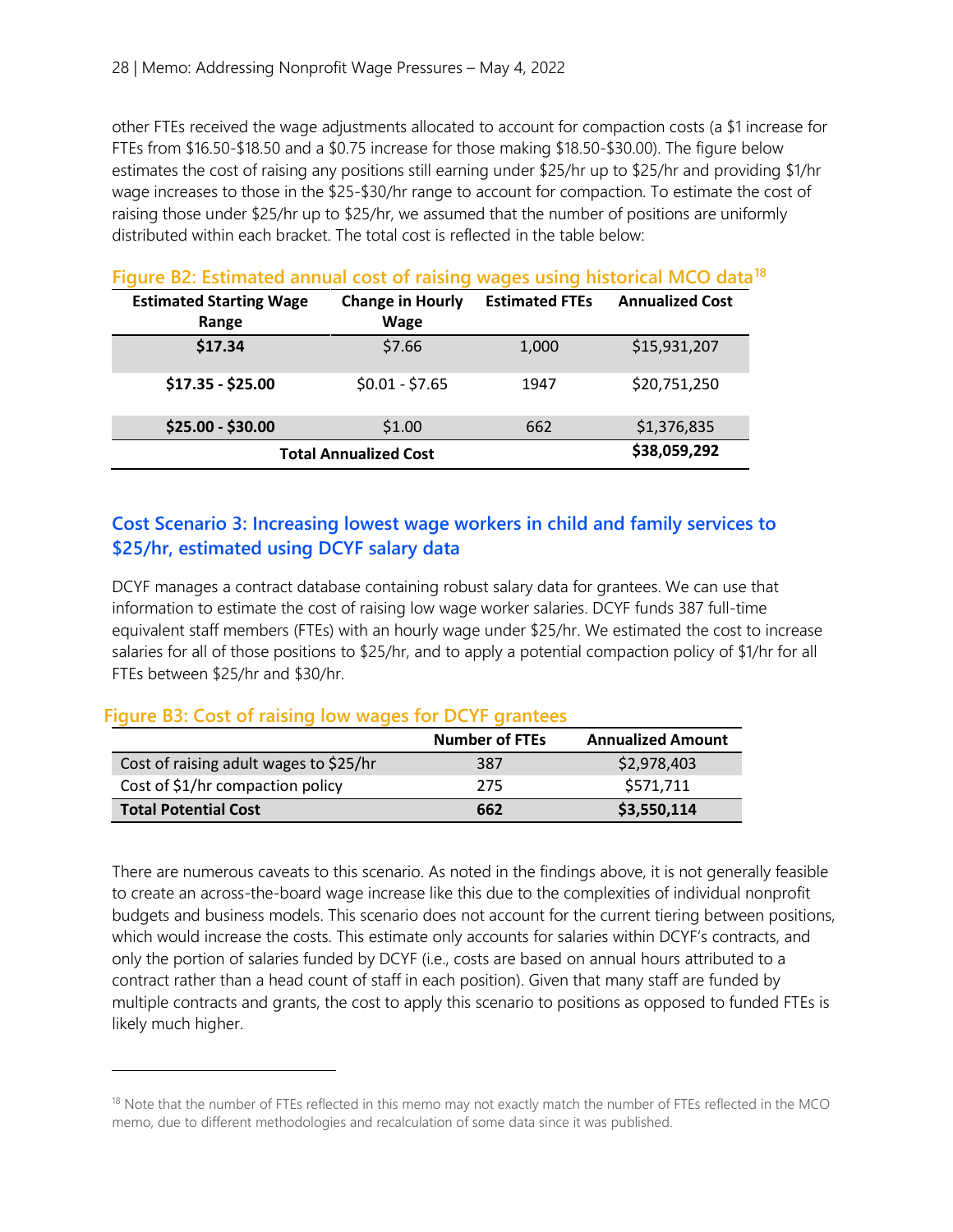However, this scenario provides an estimated annual cost of raising wages for DCYF-funded positions as a way to estimate possible costs of creating new baselines for wages, should that be an option in the future, and these estimates could serve as a proxy for the cost of specific funding recommendations targeting childcare and family services.

#### **Cost Scenario 4: Wage floors for specific positions, using SHPN cost estimates**

The Supportive Housing Provider's Network (SHPN) conducted a survey among its membership to estimate the cost of targeting wage increases at roles that have been particularly hard to fill: Case Managers, Desk Clerks, Janitors, and Maintenance Workers. SHPN proposed a wage floor for each role and calculated the annual cost to raise wages for HSH-funded positions in their partner organizations. The calculation assumes all reported positions are in each agency's lowest reported wage for the job category, so likely overstates the cost to raise wages to the proposed base. However, the results provide a benchmark for the cost to apply a base wage for these positions.

#### **Figure B4: Estimated cost to implement base wages for key positions in permanent supportive housing programs**

| <b>Position Category</b> | # HSH-Funded FTEs | <b>Target Base Hourly</b> | <b>Total Annual Baselined</b> |
|--------------------------|-------------------|---------------------------|-------------------------------|
|                          |                   | <b>Wage</b>               | <b>Funding Needed</b>         |
| <b>Case Managers</b>     | 232               | 28.00                     | \$4,022,185                   |
| <b>Desk Clerks</b>       | 337               | \$22.00                   | \$4,244,458                   |
| <b>Janitors</b>          | 156               | 23.00<br>S.               | \$2,594,249                   |
| <b>Maintenance</b>       | 143               | 25.00                     | \$2,290,598                   |
| <b>Workers</b>           |                   |                           |                               |
| <b>Total</b>             | 868               |                           | \$13,151,490                  |

These calculations suggest that the maximum cost of implementing wage floors for key positions for only HSH-funded supportive housing organizations (a total of 868 FTEs across 11 organizations) is over \$13 million annually.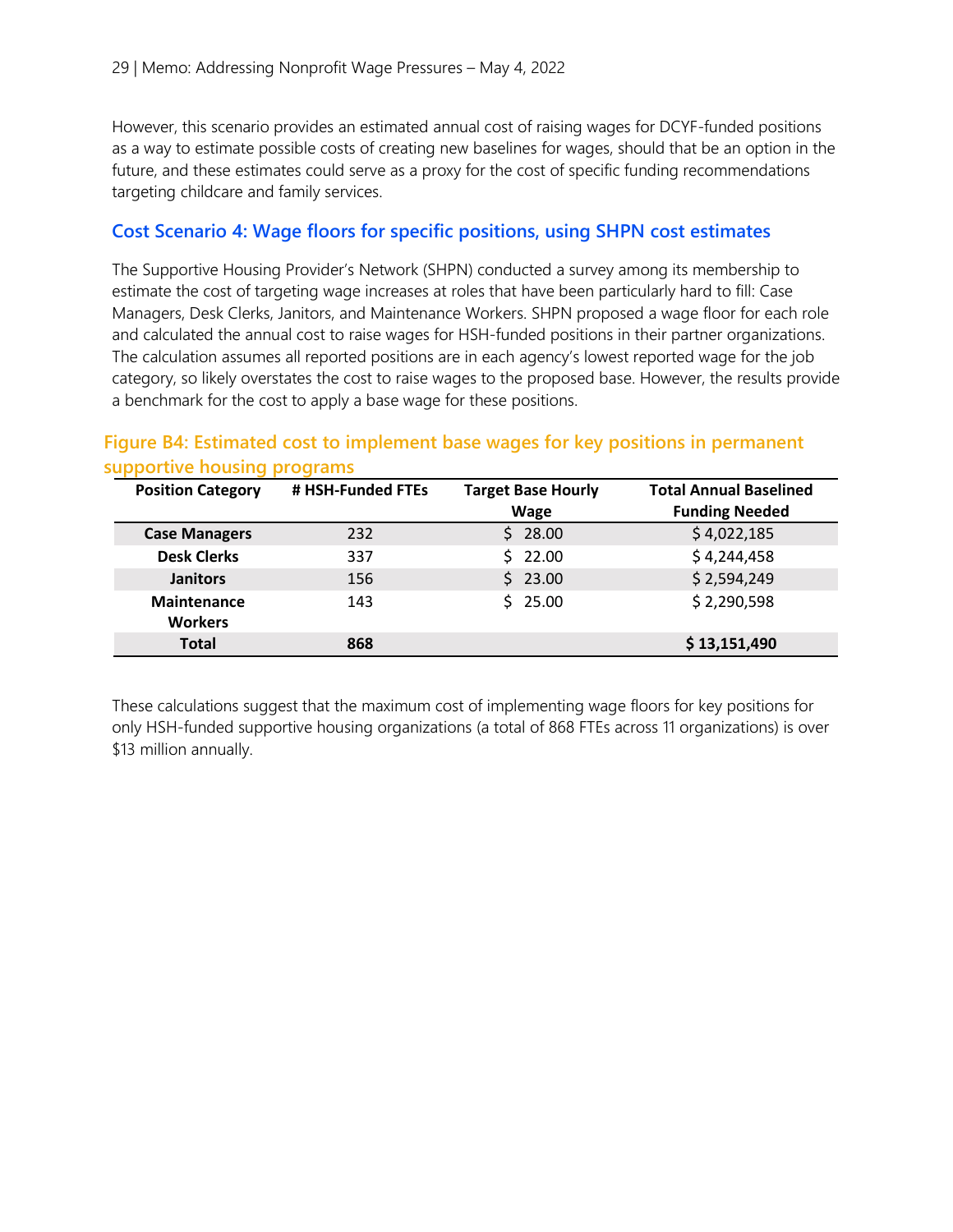# APPENDIX C: CENSUS BUREAU WORKFORCE INDICATORS FOR SAN FRANCISCO

The Census Bureau produces Quarterly Workforce Indicators a set of 32 economic indicators including employment, job creation, wages, hiring, and other measures.

The table below shows industry wages trends in San Francisco, from the first quarter of 2019 through the first quarter of 2021 (the most recent available). Industries are sorted by average monthly wage for stable employees – workers who worked the full quarter. The percentage change is the annualized twoyear change in pay for stable employees.

The wage numbers are monthly averages which could be affected by high numbers of part-time workers. The list includes every industry with at least 500 employees in the city. Some of the anomalies (very high wages for accommodations and transit workers) are because of the IPOs of Airbnb and Uber.

| Sector                                                                | 2019Q1 stable<br>monthly<br>earnings | Annual growth<br>in stable<br>earnings,<br>2019Q1-2021Q1 | Employment,<br>2019Q1 |
|-----------------------------------------------------------------------|--------------------------------------|----------------------------------------------------------|-----------------------|
| <b>Social Assistance</b>                                              | \$2,310                              | 7%                                                       | 35,718                |
| <b>Food Services and Drinking Places</b>                              | \$2,765                              | $-4%$                                                    | 63,071                |
| <b>Gasoline Stations</b>                                              | \$2,768                              | 30%                                                      | 804                   |
| Sporting Goods, Hobby, Musical Instrument,<br>and Book Stores         | \$2,902                              | 18%                                                      | 1,594                 |
| Food and Beverage Stores                                              | \$2,983                              | 37%                                                      | 9,447                 |
| Amusement, Gambling, and Recreation<br><b>Industries</b>              | \$3,030                              | 4%                                                       | 5,438                 |
| Private Households                                                    | \$3,035                              | 17%                                                      | 3,271                 |
| Personal and Laundry Services                                         | \$3,077                              | 3%                                                       | 10,088                |
| <b>Apparel Manufacturing</b>                                          | \$3,207                              | 19%                                                      | 721                   |
| <b>Miscellaneous Store Retailers</b>                                  | \$3,563                              | 8%                                                       | 3,217                 |
| <b>General Merchandise Stores</b>                                     | \$3,747                              | $-4%$                                                    | 4,803                 |
| <b>Food Manufacturing</b>                                             | \$3,775                              | 57%                                                      | 2,696                 |
| <b>Clothing and Clothing Accessories Stores</b>                       | \$3,902                              | $-13%$                                                   | 6,999                 |
| <b>Truck Transportation</b>                                           | \$4,001                              | 101%                                                     | 821                   |
| Nursing and Residential Care Facilities                               | \$4,257                              | 3%                                                       | 5,969                 |
| Museums, Historical Sites, and Similar<br>Institutions                | \$4,566                              | 13%                                                      | 3,365                 |
| <b>Health and Personal Care Stores</b>                                | \$4,590                              | $-15%$                                                   | 4,810                 |
| <b>Repair and Maintenance</b>                                         | \$4,810                              | 7%                                                       | 2,140                 |
| <b>Educational Services</b>                                           | \$4,833                              | 5%                                                       | 18,541                |
| Furniture and Related Product Manufacturing                           | \$4,843                              | 12%                                                      | 513                   |
| Building Material and Garden Equipment and<br><b>Supplies Dealers</b> | \$4,974                              | 45%                                                      | 1,729                 |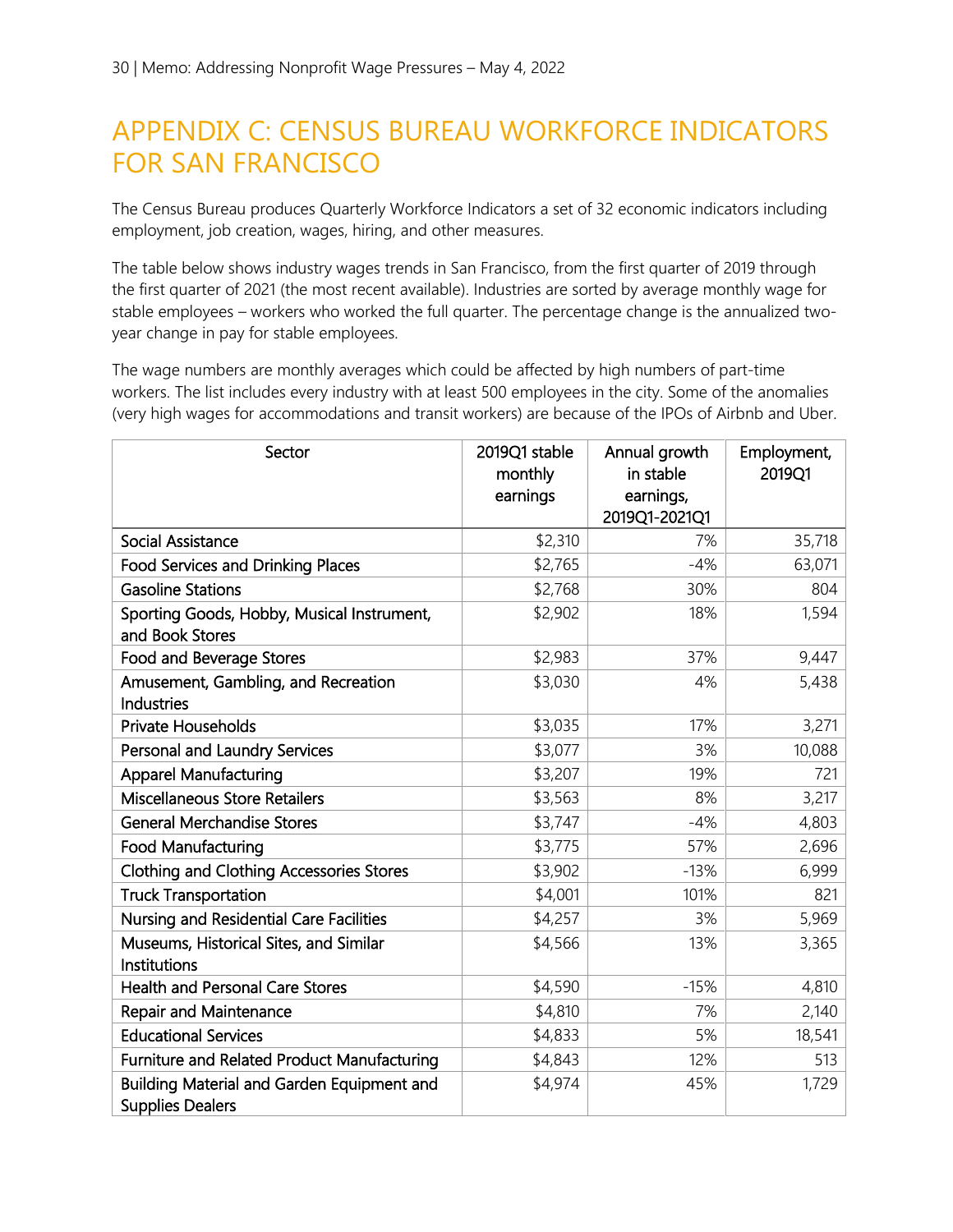| Sector                                                                           | 2019Q1 stable<br>monthly<br>earnings | Annual growth<br>in stable<br>earnings,<br>2019Q1-2021Q1 | Employment,<br>2019Q1 |
|----------------------------------------------------------------------------------|--------------------------------------|----------------------------------------------------------|-----------------------|
| Scenic and Sightseeing Transportation                                            | \$5,001                              | 202%                                                     | 1,005                 |
| Furniture and Home Furnishings Stores                                            | \$5,292                              | 14%                                                      | 1,676                 |
| Beverage and Tobacco Product Manufacturing                                       | \$5,294                              | $-7%$                                                    | 762                   |
| Religious, Grantmaking, Civic, Professional, and<br><b>Similar Organizations</b> | \$5,700                              | 9%                                                       | 14,687                |
| <b>Couriers and Messengers</b>                                                   | \$5,735                              | 47%                                                      | 3,726                 |
| <b>Printing and Related Support Activities</b>                                   | \$5,888                              | 45%                                                      | 553                   |
| Performing Arts, Spectator Sports, and Related<br>Industries                     | \$5,922                              | 34%                                                      | 7,085                 |
| <b>Motor Vehicle and Parts Dealers</b>                                           | \$5,976                              | 61%                                                      | 1,379                 |
| Accommodation                                                                    | \$6,368                              | 199%                                                     | 19,714                |
| Administrative and Support Services                                              | \$6,762                              | 11%                                                      | 39,482                |
| <b>Ambulatory Health Care Services</b>                                           | \$7,462                              | 16%                                                      | 20,451                |
| Merchant Wholesalers, Nondurable Goods                                           | \$7,635                              | 32%                                                      | 6,881                 |
| <b>Specialty Trade Contractors</b>                                               | \$7,833                              | 14%                                                      | 11,276                |
| <b>Electronics and Appliance Stores</b>                                          | \$7,863                              | $-13%$                                                   | 1,340                 |
| Hospitals                                                                        | \$8,108                              | 5%                                                       | 9,171                 |
| <b>Support Activities for Transportation</b>                                     | \$8,261                              | 1%                                                       | 1,461                 |
| <b>Broadcasting (except Internet)</b>                                            | \$8,875                              | 7%                                                       | 2,770                 |
| Heavy and Civil Engineering Construction                                         | \$9,247                              | 7%                                                       | 1,711                 |
| <b>Nonstore Retailers</b>                                                        | \$9,248                              | $-35%$                                                   | 7,103                 |
| Motion Picture and Sound Recording Industries                                    | \$9,299                              | $-1%$                                                    | 1,996                 |
| Miscellaneous Manufacturing                                                      | \$9,320                              | $-31%$                                                   | 679                   |
| Air Transportation                                                               | \$9,512                              | 25%                                                      | 1,974                 |
| <b>Construction of Buildings</b>                                                 | \$9,736                              | 23%                                                      | 10,334                |
| Monetary Authorities-Central Bank                                                | \$10,270                             | 18%                                                      | 978                   |
| <b>Real Estate</b>                                                               | \$10,868                             | 5%                                                       | 12,828                |
| Merchant Wholesalers, Durable Goods                                              | \$11,286                             | 1%                                                       | 6,018                 |
| Waste Management and Remediation Services                                        | \$11,382                             | $-11%$                                                   | 1,769                 |
| <b>Rental and Leasing Services</b>                                               | \$11,465                             | 5%                                                       | 2,666                 |
| Wholesale Electronic Markets and Agents and                                      | \$14,236                             | $-22%$                                                   | 1,856                 |
| <b>Brokers</b>                                                                   |                                      |                                                          |                       |
| Professional, Scientific, and Technical Services                                 | \$15,522                             | 9%                                                       | 139,695               |
| <b>Insurance Carriers and Related Activities</b>                                 | \$15,779                             | 5%                                                       | 7,722                 |
| Management of Companies and Enterprises                                          | \$16,351                             | 2%                                                       | 22,180                |
| Publishing Industries (except Internet)                                          | \$16,592                             | 3%                                                       | 10,401                |
| <b>Computer and Electronic Product</b><br>Manufacturing                          | \$19,561                             | $-18%$                                                   | 4,163                 |
| Data Processing, Hosting, and Related Services                                   | \$20,942                             | 28%                                                      | 12,028                |